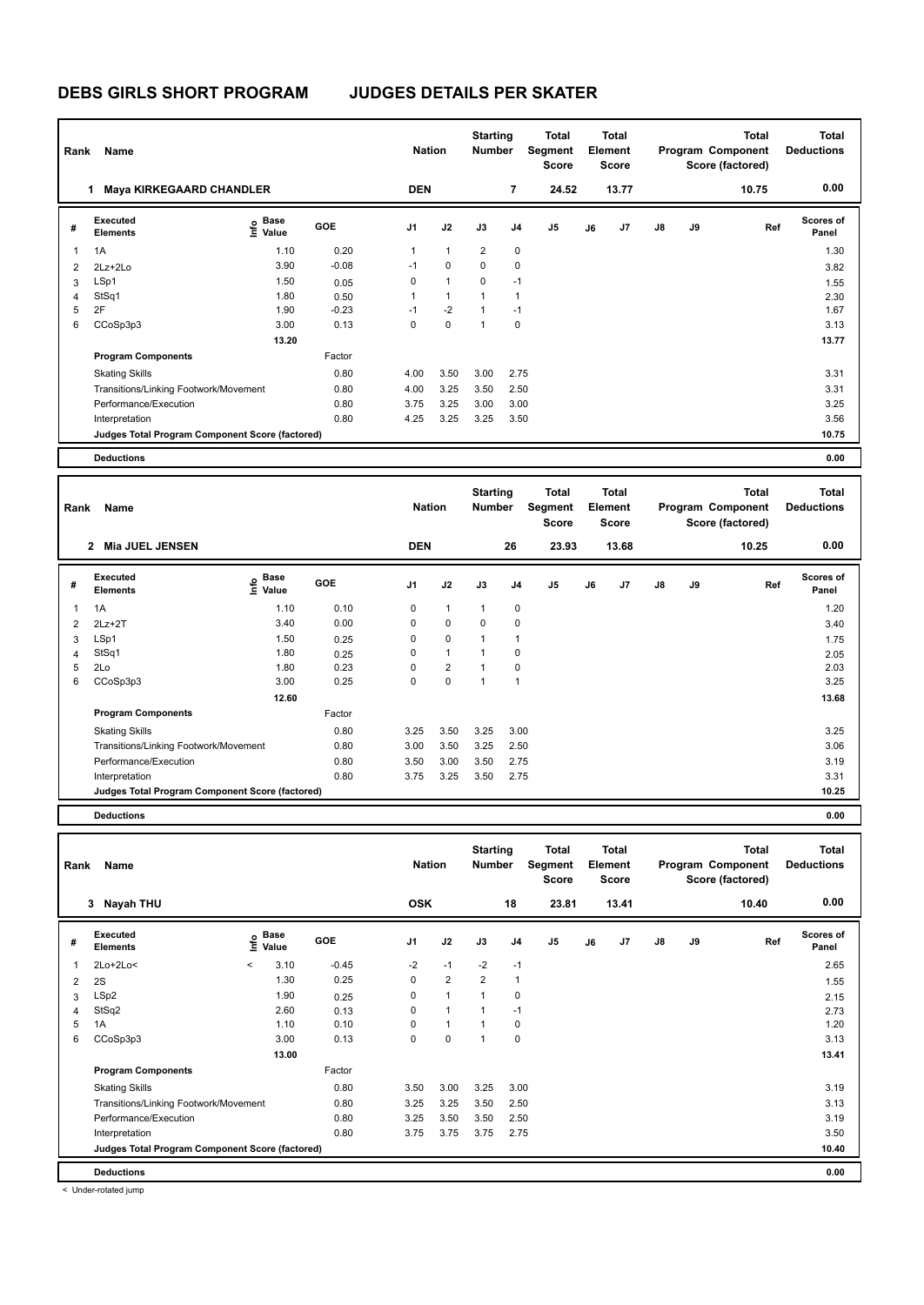| Rank | Name                                            |                                           |            | <b>Nation</b>  |              | <b>Starting</b><br><b>Number</b> |                | Total<br>Segment<br><b>Score</b> |    | Total<br>Element<br><b>Score</b> |               |    | <b>Total</b><br>Program Component<br>Score (factored) | <b>Total</b><br><b>Deductions</b> |
|------|-------------------------------------------------|-------------------------------------------|------------|----------------|--------------|----------------------------------|----------------|----------------------------------|----|----------------------------------|---------------|----|-------------------------------------------------------|-----------------------------------|
|      | 4 Lisa YU                                       |                                           |            | <b>OI</b>      |              |                                  | $\mathbf{2}$   | 23.80                            |    | 13.90                            |               |    | 9.90                                                  | 0.00                              |
| #    | Executed<br><b>Elements</b>                     | $\frac{6}{5}$ Base<br>$\frac{1}{5}$ Value | <b>GOE</b> | J <sub>1</sub> | J2           | J3                               | J <sub>4</sub> | J <sub>5</sub>                   | J6 | J7                               | $\mathsf{J}8$ | J9 | Ref                                                   | <b>Scores of</b><br>Panel         |
| 1    | 2Lz                                             | 2.10                                      | $-0.83$    | $-3$           | $-3$         | $-3$                             | $-2$           |                                  |    |                                  |               |    |                                                       | 1.27                              |
| 2    | 1A                                              | 1.10                                      | 0.05       | 0              | $\mathbf 0$  | $\mathbf{1}$                     | 0              |                                  |    |                                  |               |    |                                                       | 1.15                              |
| 3    | CCoSp3p3                                        | 3.00                                      | 0.38       | 1              | $\mathbf 0$  | $\mathbf{1}$                     | 1              |                                  |    |                                  |               |    |                                                       | 3.38                              |
| 4    | StSq2                                           | 2.60                                      | 0.50       | 1              | $\mathbf{1}$ | 1                                | 1              |                                  |    |                                  |               |    |                                                       | 3.10                              |
| 5    | $2Lo+2Lo$                                       | 3.60                                      | $-0.68$    | $-3$           | $-1$         | $-3$                             | $-2$           |                                  |    |                                  |               |    |                                                       | 2.92                              |
| 6    | LSp2                                            | 1.90                                      | 0.18       | $-1$           | $\mathbf 0$  | 1                                | 1              |                                  |    |                                  |               |    |                                                       | 2.08                              |
|      |                                                 | 14.30                                     |            |                |              |                                  |                |                                  |    |                                  |               |    |                                                       | 13.90                             |
|      | <b>Program Components</b>                       |                                           | Factor     |                |              |                                  |                |                                  |    |                                  |               |    |                                                       |                                   |
|      | <b>Skating Skills</b>                           |                                           | 0.80       | 3.25           | 3.50         | 3.00                             | 3.00           |                                  |    |                                  |               |    |                                                       | 3.19                              |
|      | Transitions/Linking Footwork/Movement           |                                           | 0.80       | 3.00           | 3.50         | 3.25                             | 2.50           |                                  |    |                                  |               |    |                                                       | 3.06                              |
|      | Performance/Execution                           |                                           | 0.80       | 3.50           | 2.75         | 2.25                             | 2.75           |                                  |    |                                  |               |    |                                                       | 2.81                              |
|      | Interpretation                                  |                                           | 0.80       | 3.75           | 3.25         | 3.25                             | 3.00           |                                  |    |                                  |               |    |                                                       | 3.31                              |
|      | Judges Total Program Component Score (factored) |                                           |            |                |              |                                  |                |                                  |    |                                  |               |    |                                                       | 9.90                              |
|      | <b>Deductions</b>                               |                                           |            |                |              |                                  |                |                                  |    |                                  |               |    |                                                       | 0.00                              |

| Rank           | Name                                            |    |                      |            | <b>Nation</b>  |                | <b>Starting</b><br><b>Number</b> |                | <b>Total</b><br>Segment<br><b>Score</b> |    | Total<br>Element<br><b>Score</b> |               |    | <b>Total</b><br>Program Component<br>Score (factored) | Total<br><b>Deductions</b> |
|----------------|-------------------------------------------------|----|----------------------|------------|----------------|----------------|----------------------------------|----------------|-----------------------------------------|----|----------------------------------|---------------|----|-------------------------------------------------------|----------------------------|
|                | <b>Eshter DALUM</b><br>5                        |    |                      |            | <b>DEN</b>     |                |                                  | 25             | 22.65                                   |    | 11.80                            |               |    | 10.85                                                 | 0.00                       |
| #              | Executed<br><b>Elements</b>                     | ۴٥ | <b>Base</b><br>Value | <b>GOE</b> | J <sub>1</sub> | J2             | J3                               | J <sub>4</sub> | J <sub>5</sub>                          | J6 | J7                               | $\mathsf{J}8$ | J9 | Ref                                                   | <b>Scores of</b><br>Panel  |
| 1              | 2Lze+2T                                         | e  | 2.80                 | $-0.83$    | $-3$           | $-2$           | $-3$                             | $-3$           |                                         |    |                                  |               |    |                                                       | 1.97                       |
| $\overline{2}$ | 1A                                              |    | 1.10                 | 0.05       | 0              | $\mathbf{1}$   | $\Omega$                         | 0              |                                         |    |                                  |               |    |                                                       | 1.15                       |
| 3              | LSp1                                            |    | 1.50                 | 0.25       | 0              | $\mathbf{1}$   | $\overline{1}$                   | 0              |                                         |    |                                  |               |    |                                                       | 1.75                       |
| $\overline{4}$ | 2Lo                                             |    | 1.80                 | 0.08       | 0              | 0              | 1                                | 0              |                                         |    |                                  |               |    |                                                       | 1.88                       |
| 5              | CCoSp3p3                                        |    | 3.00                 | 0.00       | $\Omega$       | $\mathbf 0$    | $\Omega$                         | 0              |                                         |    |                                  |               |    |                                                       | 3.00                       |
| 6              | StSq1                                           |    | 1.80                 | 0.25       | 1              | $\overline{1}$ | 0                                | $\mathbf 0$    |                                         |    |                                  |               |    |                                                       | 2.05                       |
|                |                                                 |    | 12.00                |            |                |                |                                  |                |                                         |    |                                  |               |    |                                                       | 11.80                      |
|                | <b>Program Components</b>                       |    |                      | Factor     |                |                |                                  |                |                                         |    |                                  |               |    |                                                       |                            |
|                | <b>Skating Skills</b>                           |    |                      | 0.80       | 3.75           | 3.50           | 3.25                             | 3.00           |                                         |    |                                  |               |    |                                                       | 3.38                       |
|                | Transitions/Linking Footwork/Movement           |    |                      | 0.80       | 3.50           | 3.25           | 3.00                             | 2.75           |                                         |    |                                  |               |    |                                                       | 3.13                       |
|                | Performance/Execution                           |    |                      | 0.80       | 4.00           | 3.50           | 3.00                             | 3.25           |                                         |    |                                  |               |    |                                                       | 3.44                       |
|                | Interpretation                                  |    |                      | 0.80       | 4.25           | 3.50           | 3.50                             | 3.25           |                                         |    |                                  |               |    |                                                       | 3.63                       |
|                | Judges Total Program Component Score (factored) |    |                      |            |                |                |                                  |                |                                         |    |                                  |               |    |                                                       | 10.85                      |
|                | <b>Deductions</b>                               |    |                      |            |                |                |                                  |                |                                         |    |                                  |               |    |                                                       | 0.00                       |

e Wrong edge

| Rank | Name                                            |                                             |                   | <b>Nation</b>  |              | <b>Starting</b><br><b>Number</b> |                | <b>Total</b><br>Segment<br><b>Score</b> |    | <b>Total</b><br>Element<br><b>Score</b> |               |    | Total<br>Program Component<br>Score (factored) | <b>Total</b><br><b>Deductions</b> |
|------|-------------------------------------------------|---------------------------------------------|-------------------|----------------|--------------|----------------------------------|----------------|-----------------------------------------|----|-----------------------------------------|---------------|----|------------------------------------------------|-----------------------------------|
|      | <b>Kamila Elise AABY</b><br>6                   |                                             |                   | <b>AKK</b>     |              |                                  | 9              | 21.68                                   |    | 12.83                                   |               |    | 9.35                                           | 0.50                              |
| #    | <b>Executed</b><br><b>Elements</b>              | <b>Base</b><br>e <sup>Base</sup><br>⊆ Value | <b>GOE</b>        | J <sub>1</sub> | J2           | J3                               | J <sub>4</sub> | J <sub>5</sub>                          | J6 | J <sub>7</sub>                          | $\mathsf{J}8$ | J9 | Ref                                            | <b>Scores of</b><br>Panel         |
| 1    | $2Lz+2T$                                        | 3.40                                        | 0.15              | 0              | $\mathbf{1}$ | 1                                | $\mathbf 0$    |                                         |    |                                         |               |    |                                                | 3.55                              |
| 2    | StSq1                                           | 1.80                                        | 0.10              | $-1$           | $\mathbf{1}$ |                                  | $-1$           |                                         |    |                                         |               |    |                                                | 1.90                              |
| 3    | 1A                                              | 1.10                                        | 0.05              | 0              | $\mathbf 0$  | 1                                | $\mathbf 0$    |                                         |    |                                         |               |    |                                                | 1.15                              |
| 4    | LSp2                                            | 1.90                                        | 0.13              | 0              | $\mathbf 0$  | 1                                | 0              |                                         |    |                                         |               |    |                                                | 2.03                              |
| 5    | 2F                                              | 1.90                                        | $-0.83$           | $-3$           | $-3$         | $-2$                             | $-3$           |                                         |    |                                         |               |    |                                                | 1.07                              |
| 6    | CCoSp3p3                                        | 3.00                                        | 0.13              | 0              | $\pmb{0}$    | 1                                | $\mathbf 0$    |                                         |    |                                         |               |    |                                                | 3.13                              |
|      |                                                 | 13.10                                       |                   |                |              |                                  |                |                                         |    |                                         |               |    |                                                | 12.83                             |
|      | <b>Program Components</b>                       |                                             | Factor            |                |              |                                  |                |                                         |    |                                         |               |    |                                                |                                   |
|      | <b>Skating Skills</b>                           |                                             | 0.80              | 3.00           | 3.50         | 3.00                             | 2.25           |                                         |    |                                         |               |    |                                                | 2.94                              |
|      | Transitions/Linking Footwork/Movement           |                                             | 0.80              | 2.75           | 3.25         | 3.25                             | 1.75           |                                         |    |                                         |               |    |                                                | 2.75                              |
|      | Performance/Execution                           |                                             | 0.80              | 3.00           | 3.75         | 3.00                             | 2.00           |                                         |    |                                         |               |    |                                                | 2.94                              |
|      | Interpretation                                  |                                             | 0.80              | 3.25           | 3.50         | 3.50                             | 2.00           |                                         |    |                                         |               |    |                                                | 3.06                              |
|      | Judges Total Program Component Score (factored) |                                             |                   |                |              |                                  |                |                                         |    |                                         |               |    |                                                | 9.35                              |
|      | <b>Deductions</b>                               |                                             | $-0.50$<br>Falls: |                |              |                                  |                |                                         |    |                                         |               |    |                                                | $-0.50$                           |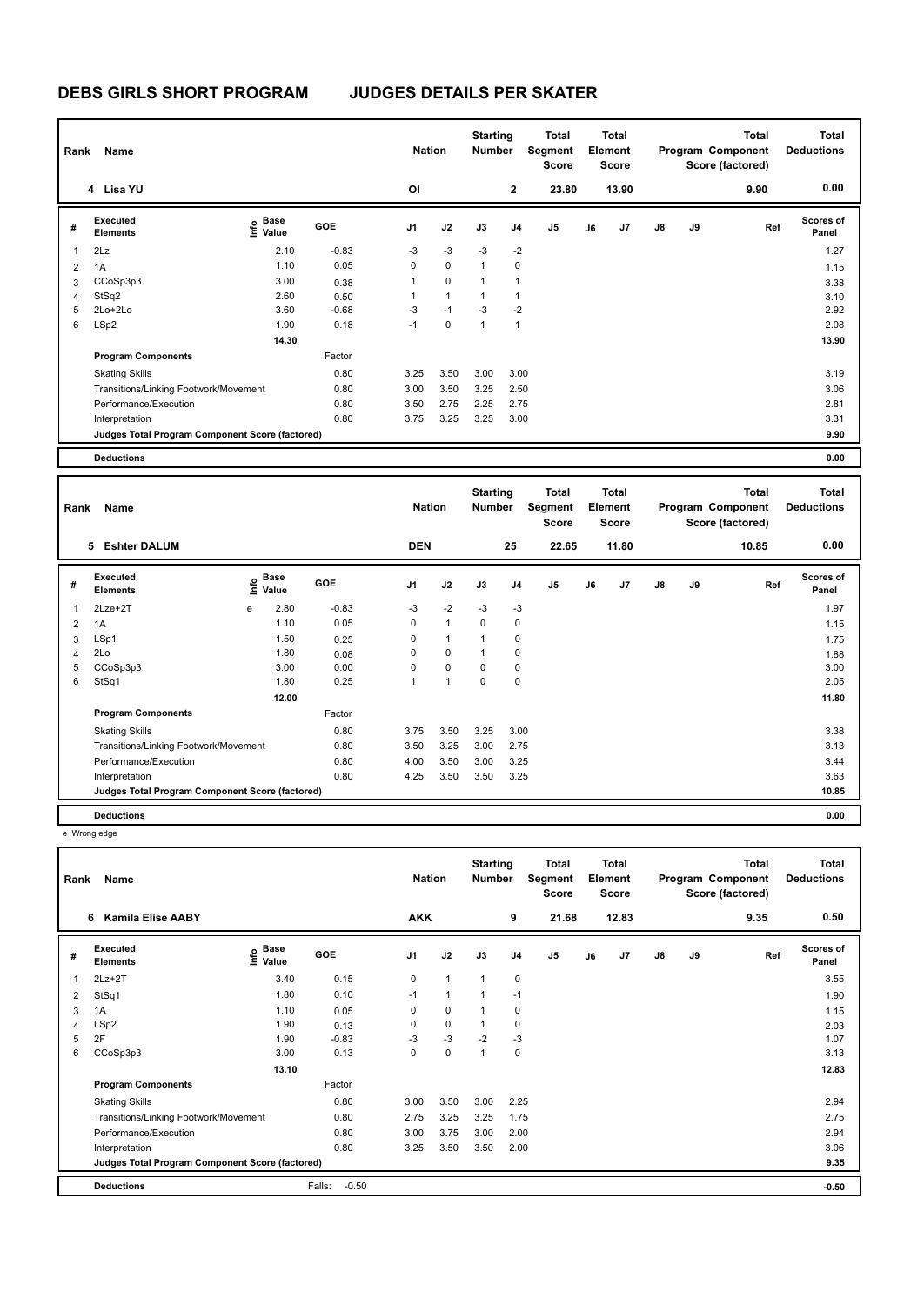# **DEBS GIRLS SHORT PROGRAM JUDGES DETAILS PER SKATER**

|   | Name<br>Rank<br><b>Ronja RONDESTVEDT</b><br>7   |                                     |            |                | <b>Nation</b>  | <b>Starting</b><br><b>Number</b> |                | Total<br>Segment<br><b>Score</b> |    | <b>Total</b><br>Element<br><b>Score</b> |               |    | <b>Total</b><br>Program Component<br>Score (factored) | Total<br><b>Deductions</b> |
|---|-------------------------------------------------|-------------------------------------|------------|----------------|----------------|----------------------------------|----------------|----------------------------------|----|-----------------------------------------|---------------|----|-------------------------------------------------------|----------------------------|
|   |                                                 |                                     |            | <b>OSK</b>     |                |                                  | 24             | 20.82                            |    | 11.82                                   |               |    | 9.00                                                  | 0.00                       |
| # | Executed<br><b>Elements</b>                     | $\epsilon$ Base<br>$\epsilon$ Value | <b>GOE</b> | J <sub>1</sub> | J2             | J3                               | J <sub>4</sub> | J5                               | J6 | J7                                      | $\mathsf{J}8$ | J9 | Ref                                                   | <b>Scores of</b><br>Panel  |
| 1 | 2Lo+1Lo                                         | 2.30                                | 0.00       | 0              | $\mathbf 0$    | 0                                | 0              |                                  |    |                                         |               |    |                                                       | 2.30                       |
| 2 | 2Lz                                             | 2.10                                | $-0.15$    | $-1$           | $-1$           | 0                                | 0              |                                  |    |                                         |               |    |                                                       | 1.95                       |
| 3 | CCoSp3p3                                        | 3.00                                | 0.50       | 1              | $\overline{1}$ | 1                                | $\overline{1}$ |                                  |    |                                         |               |    |                                                       | 3.50                       |
| 4 | StSq2                                           | 2.60                                | $-0.63$    | $-2$           | $-1$           | $-1$                             | $-1$           |                                  |    |                                         |               |    |                                                       | 1.97                       |
| 5 | 1A                                              | 1.10                                | $-0.05$    | $-1$           | 0              | 0                                | 0              |                                  |    |                                         |               |    |                                                       | 1.05                       |
| 6 | <b>LSpB</b>                                     | 1.20                                | $-0.15$    | $-1$           | $\mathbf 0$    | 0                                | $-1$           |                                  |    |                                         |               |    |                                                       | 1.05                       |
|   |                                                 | 12.30                               |            |                |                |                                  |                |                                  |    |                                         |               |    |                                                       | 11.82                      |
|   | <b>Program Components</b>                       |                                     | Factor     |                |                |                                  |                |                                  |    |                                         |               |    |                                                       |                            |
|   | <b>Skating Skills</b>                           |                                     | 0.80       | 3.50           | 3.25           | 2.50                             | 3.00           |                                  |    |                                         |               |    |                                                       | 3.06                       |
|   | Transitions/Linking Footwork/Movement           |                                     | 0.80       | 3.50           | 3.00           | 2.75                             | 2.75           |                                  |    |                                         |               |    |                                                       | 3.00                       |
|   | Performance/Execution                           |                                     | 0.80       | 3.00           | 2.50           | 1.75                             | 2.75           |                                  |    |                                         |               |    |                                                       | 2.50                       |
|   | Interpretation                                  |                                     | 0.80       | 2.50           | 2.75           | 2.50                             | 3.00           |                                  |    |                                         |               |    |                                                       | 2.69                       |
|   | Judges Total Program Component Score (factored) |                                     |            |                |                |                                  |                |                                  |    |                                         |               |    |                                                       | 9.00                       |
|   | <b>Deductions</b>                               |                                     |            |                |                |                                  |                |                                  |    |                                         |               |    |                                                       | 0.00                       |

| Rank           | Name                                            |                          |                                  |            | <b>Nation</b>  |             | <b>Starting</b><br><b>Number</b> |                | Total<br>Segment<br><b>Score</b> |    | <b>Total</b><br>Element<br><b>Score</b> |               |    | <b>Total</b><br>Program Component<br>Score (factored) | Total<br><b>Deductions</b> |
|----------------|-------------------------------------------------|--------------------------|----------------------------------|------------|----------------|-------------|----------------------------------|----------------|----------------------------------|----|-----------------------------------------|---------------|----|-------------------------------------------------------|----------------------------|
|                | <b>Christine ANGERMO</b><br>8                   |                          |                                  |            | <b>OSK</b>     |             |                                  | 14             | 20.08                            |    | 11.48                                   |               |    | 8.60                                                  | 0.00                       |
| #              | Executed<br><b>Elements</b>                     |                          | <b>Base</b><br>e Base<br>⊆ Value | <b>GOE</b> | J <sub>1</sub> | J2          | J3                               | J <sub>4</sub> | J <sub>5</sub>                   | J6 | J <sub>7</sub>                          | $\mathsf{J}8$ | J9 | Ref                                                   | <b>Scores of</b><br>Panel  |
| 1              | $2Lo+2T<$                                       | $\overline{\phantom{a}}$ | 2.70                             | $-0.38$    | $-2$           | $-1$        | $-1$                             | $-1$           |                                  |    |                                         |               |    |                                                       | 2.32                       |
| 2              | 2Lz<                                            | $\overline{\phantom{0}}$ | 1.50                             | $-0.83$    | $-3$           | $-3$        | $-3$                             | $-2$           |                                  |    |                                         |               |    |                                                       | 0.67                       |
| 3              | LSp2                                            |                          | 1.90                             | $-0.23$    | $-1$           | $-1$        | 0                                | $-1$           |                                  |    |                                         |               |    |                                                       | 1.67                       |
| $\overline{4}$ | StSq2                                           |                          | 2.60                             | $-0.13$    | $-1$           | 0           | $\Omega$                         | 0              |                                  |    |                                         |               |    |                                                       | 2.47                       |
| 5              | 1A                                              |                          | 1.10                             | 0.00       | $\Omega$       | $\mathbf 0$ | $\Omega$                         | 0              |                                  |    |                                         |               |    |                                                       | 1.10                       |
| 6              | CCoSp3p3                                        |                          | 3.00                             | 0.25       | 0              | $\mathbf 0$ | 1                                |                |                                  |    |                                         |               |    |                                                       | 3.25                       |
|                |                                                 |                          | 12.80                            |            |                |             |                                  |                |                                  |    |                                         |               |    |                                                       | 11.48                      |
|                | <b>Program Components</b>                       |                          |                                  | Factor     |                |             |                                  |                |                                  |    |                                         |               |    |                                                       |                            |
|                | <b>Skating Skills</b>                           |                          |                                  | 0.80       | 3.25           | 3.00        | 2.75                             | 2.75           |                                  |    |                                         |               |    |                                                       | 2.94                       |
|                | Transitions/Linking Footwork/Movement           |                          |                                  | 0.80       | 2.75           | 2.50        | 2.50                             | 2.25           |                                  |    |                                         |               |    |                                                       | 2.50                       |
|                | Performance/Execution                           |                          |                                  | 0.80       | 3.00           | 3.00        | 2.75                             | 2.50           |                                  |    |                                         |               |    |                                                       | 2.81                       |
|                | Interpretation                                  |                          |                                  | 0.80       | 2.75           | 2.75        | 2.00                             | 2.50           |                                  |    |                                         |               |    |                                                       | 2.50                       |
|                | Judges Total Program Component Score (factored) |                          |                                  |            |                |             |                                  |                |                                  |    |                                         |               |    |                                                       | 8.60                       |
|                | <b>Deductions</b>                               |                          |                                  |            |                |             |                                  |                |                                  |    |                                         |               |    |                                                       | 0.00                       |

< Under-rotated jump

| Rank | Name                                            |    |                                             |            | <b>Nation</b>  |             | <b>Starting</b><br><b>Number</b> |                | <b>Total</b><br>Segment<br><b>Score</b> |    | <b>Total</b><br>Element<br><b>Score</b> |               |    | Total<br>Program Component<br>Score (factored) | <b>Total</b><br><b>Deductions</b> |
|------|-------------------------------------------------|----|---------------------------------------------|------------|----------------|-------------|----------------------------------|----------------|-----------------------------------------|----|-----------------------------------------|---------------|----|------------------------------------------------|-----------------------------------|
|      | 9<br>Signe Fu Yu RYEN                           |    |                                             |            | <b>RKK</b>     |             |                                  | 12             | 19.60                                   |    | 10.60                                   |               |    | 9.00                                           | 0.00                              |
| #    | <b>Executed</b><br><b>Elements</b>              |    | <b>Base</b><br>e <sup>Base</sup><br>⊆ Value | <b>GOE</b> | J <sub>1</sub> | J2          | J3                               | J <sub>4</sub> | J <sub>5</sub>                          | J6 | J <sub>7</sub>                          | $\mathsf{J}8$ | J9 | Ref                                            | <b>Scores of</b><br>Panel         |
| 1    | 1A                                              |    | 1.10                                        | 0.10       | 0              | $\mathbf 0$ | $\mathbf{1}$                     | $\mathbf{1}$   |                                         |    |                                         |               |    |                                                | 1.20                              |
| 2    | 2F                                              |    | 1.90                                        | $-0.38$    | $-2$           | $-2$        | 0                                | $-1$           |                                         |    |                                         |               |    |                                                | 1.52                              |
| 3    | LSp1                                            |    | 1.50                                        | $-0.38$    | $-2$           | $-1$        | $-1$                             | $-1$           |                                         |    |                                         |               |    |                                                | 1.12                              |
| 4    | $2Lo<+2Lo<$                                     | << | 1.80                                        | $-0.90$    | $-3$           | $-3$        | $-3$                             | $-3$           |                                         |    |                                         |               |    |                                                | 0.90                              |
| 5    | CCoSp3p3                                        |    | 3.00                                        | 0.13       | 0              | $\mathbf 0$ | $\mathbf{1}$                     | 0              |                                         |    |                                         |               |    |                                                | 3.13                              |
| 6    | StSq2                                           |    | 2.60                                        | 0.13       | $\mathbf{1}$   | $\pmb{0}$   |                                  | $-1$           |                                         |    |                                         |               |    |                                                | 2.73                              |
|      |                                                 |    | 11.90                                       |            |                |             |                                  |                |                                         |    |                                         |               |    |                                                | 10.60                             |
|      | <b>Program Components</b>                       |    |                                             | Factor     |                |             |                                  |                |                                         |    |                                         |               |    |                                                |                                   |
|      | <b>Skating Skills</b>                           |    |                                             | 0.80       | 2.75           | 3.00        | 2.75                             | 3.00           |                                         |    |                                         |               |    |                                                | 2.88                              |
|      | Transitions/Linking Footwork/Movement           |    |                                             | 0.80       | 3.00           | 2.50        | 2.75                             | 2.50           |                                         |    |                                         |               |    |                                                | 2.69                              |
|      | Performance/Execution                           |    |                                             | 0.80       | 3.00           | 3.00        | 2.25                             | 2.75           |                                         |    |                                         |               |    |                                                | 2.75                              |
|      | Interpretation                                  |    |                                             | 0.80       | 3.50           | 2.50        | 3.00                             | 2.75           |                                         |    |                                         |               |    |                                                | 2.94                              |
|      | Judges Total Program Component Score (factored) |    |                                             |            |                |             |                                  |                |                                         |    |                                         |               |    |                                                | 9.00                              |
|      | <b>Deductions</b>                               |    |                                             |            |                |             |                                  |                |                                         |    |                                         |               |    |                                                | 0.00                              |

< Under-rotated jump << Downgraded jump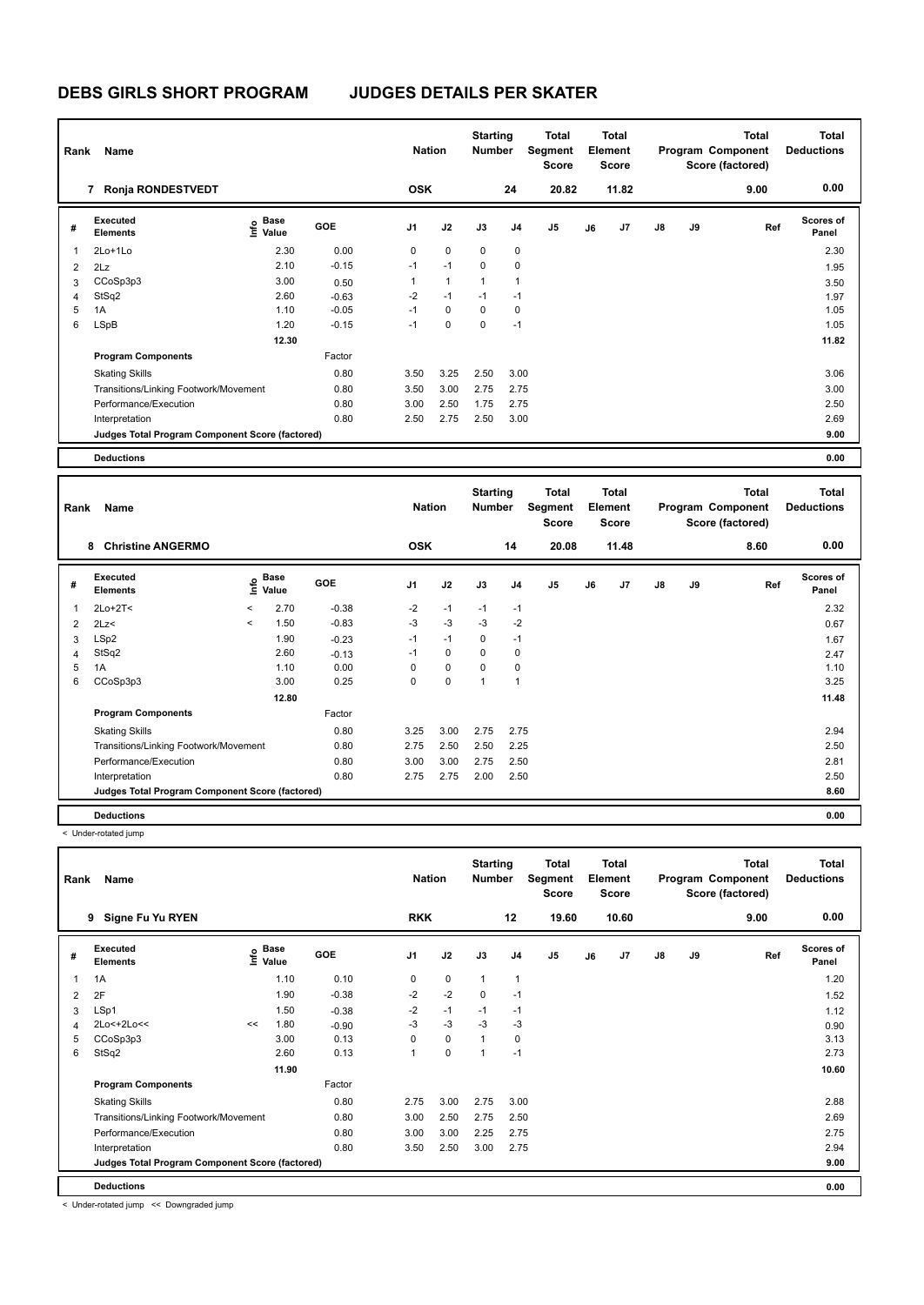| Rank | Name                                            |                   |            | <b>Nation</b>  |             | <b>Starting</b><br><b>Number</b> |                         | <b>Total</b><br>Segment<br><b>Score</b> |    | Total<br>Element<br><b>Score</b> |               |    | <b>Total</b><br>Program Component<br>Score (factored) | Total<br><b>Deductions</b> |
|------|-------------------------------------------------|-------------------|------------|----------------|-------------|----------------------------------|-------------------------|-----------------------------------------|----|----------------------------------|---------------|----|-------------------------------------------------------|----------------------------|
|      | <b>Nora Pile HAUGE</b><br>10                    |                   |            | LIL            |             |                                  | 22                      | 19.53                                   |    | 10.43                            |               |    | 9.10                                                  | 0.00                       |
| #    | Executed<br><b>Elements</b>                     | e Base<br>E Value | <b>GOE</b> | J <sub>1</sub> | J2          | J3                               | J <sub>4</sub>          | J <sub>5</sub>                          | J6 | J <sub>7</sub>                   | $\mathsf{J}8$ | J9 | Ref                                                   | <b>Scores of</b><br>Panel  |
| 1    | 2Lo                                             | 1.80              | $-0.53$    | $-2$           | $-2$        | $-2$                             | $-1$                    |                                         |    |                                  |               |    |                                                       | 1.27                       |
| 2    | $2F+1T$                                         | 2.30              | $-0.08$    | $-1$           | $\mathbf 0$ | 0                                | 0                       |                                         |    |                                  |               |    |                                                       | 2.22                       |
| 3    | LSp1                                            | 1.50              | $-0.23$    | $-2$           | $\mathbf 0$ | $\Omega$                         | $-1$                    |                                         |    |                                  |               |    |                                                       | 1.27                       |
| 4    | 1A                                              | 1.10              | 0.15       | 1              | $\mathbf 0$ | 1                                | $\overline{\mathbf{1}}$ |                                         |    |                                  |               |    |                                                       | 1.25                       |
| 5    | CCoSp3p3                                        | 3.00              | $-0.30$    | 0              | $\mathbf 0$ | $-2$                             | $-2$                    |                                         |    |                                  |               |    |                                                       | 2.70                       |
| 6    | StSq1                                           | 1.80              | $-0.08$    | $-1$           | $\mathbf 0$ | $\Omega$                         | 0                       |                                         |    |                                  |               |    |                                                       | 1.72                       |
|      |                                                 | 11.50             |            |                |             |                                  |                         |                                         |    |                                  |               |    |                                                       | 10.43                      |
|      | <b>Program Components</b>                       |                   | Factor     |                |             |                                  |                         |                                         |    |                                  |               |    |                                                       |                            |
|      | <b>Skating Skills</b>                           |                   | 0.80       | 3.25           | 2.75        | 2.50                             | 2.75                    |                                         |    |                                  |               |    |                                                       | 2.81                       |
|      | Transitions/Linking Footwork/Movement           |                   | 0.80       | 2.50           | 2.50        | 2.50                             | 2.50                    |                                         |    |                                  |               |    |                                                       | 2.50                       |
|      | Performance/Execution                           |                   | 0.80       | 3.25           | 3.00        | 2.75                             | 3.00                    |                                         |    |                                  |               |    |                                                       | 3.00                       |
|      | Interpretation                                  |                   | 0.80       | 3.00           | 3.25        | 3.00                             | 3.00                    |                                         |    |                                  |               |    |                                                       | 3.06                       |
|      | Judges Total Program Component Score (factored) |                   |            |                |             |                                  |                         |                                         |    |                                  |               |    |                                                       | 9.10                       |
|      | <b>Deductions</b>                               |                   |            |                |             |                                  |                         |                                         |    |                                  |               |    |                                                       | 0.00                       |

| Rank           | Name                                            |    |                                  |            | <b>Nation</b>  |              | <b>Starting</b><br><b>Number</b> |                | Total<br>Segment<br><b>Score</b> |    | <b>Total</b><br>Element<br><b>Score</b> |               |    | <b>Total</b><br>Program Component<br>Score (factored) | <b>Total</b><br><b>Deductions</b> |
|----------------|-------------------------------------------------|----|----------------------------------|------------|----------------|--------------|----------------------------------|----------------|----------------------------------|----|-----------------------------------------|---------------|----|-------------------------------------------------------|-----------------------------------|
|                | <b>Oda GUNDERSEN</b><br>11                      |    |                                  |            | <b>AKK</b>     |              |                                  | 11             | 19.19                            |    | 8.69                                    |               |    | 10.50                                                 | 0.00                              |
| #              | Executed<br><b>Elements</b>                     |    | <b>Base</b><br>e Base<br>⊆ Value | <b>GOE</b> | J <sub>1</sub> | J2           | J3                               | J <sub>4</sub> | J <sub>5</sub>                   | J6 | J7                                      | $\mathsf{J}8$ | J9 | Ref                                                   | <b>Scores of</b><br>Panel         |
| 1              | 2T<<                                            | << | 0.40                             | $-0.30$    | $-3$           | $-3$         | $-3$                             | $-3$           |                                  |    |                                         |               |    |                                                       | 0.10                              |
| 2              | $2F+1T$                                         |    | 2.30                             | $-0.23$    | $-1$           | $-1$         | 0                                | $-1$           |                                  |    |                                         |               |    |                                                       | 2.07                              |
| 3              | LSpB                                            |    | 1.20                             | $-0.53$    | $-2$           | $-1$         | $-2$                             | $-2$           |                                  |    |                                         |               |    |                                                       | 0.67                              |
| $\overline{4}$ | StSq1                                           |    | 1.80                             | 0.25       | 1              | 0            | $\mathbf{1}$                     | 0              |                                  |    |                                         |               |    |                                                       | 2.05                              |
| 5              | 1A                                              |    | 1.10                             | 0.20       |                | $\mathbf{1}$ | $\overline{1}$                   |                |                                  |    |                                         |               |    |                                                       | 1.30                              |
| 6              | CCoSp3p2                                        |    | 2.50                             | 0.00       | 0              | $\mathbf 0$  | $\mathbf 0$                      | 0              |                                  |    |                                         |               |    |                                                       | 2.50                              |
|                |                                                 |    | 9.30                             |            |                |              |                                  |                |                                  |    |                                         |               |    |                                                       | 8.69                              |
|                | <b>Program Components</b>                       |    |                                  | Factor     |                |              |                                  |                |                                  |    |                                         |               |    |                                                       |                                   |
|                | <b>Skating Skills</b>                           |    |                                  | 0.80       | 3.75           | 3.50         | 3.25                             | 3.25           |                                  |    |                                         |               |    |                                                       | 3.44                              |
|                | Transitions/Linking Footwork/Movement           |    |                                  | 0.80       | 3.50           | 3.25         | 3.25                             | 2.50           |                                  |    |                                         |               |    |                                                       | 3.13                              |
|                | Performance/Execution                           |    |                                  | 0.80       | 3.50           | 3.00         | 3.50                             | 3.00           |                                  |    |                                         |               |    |                                                       | 3.25                              |
|                | Interpretation                                  |    |                                  | 0.80       | 4.00           | 3.25         | 3.00                             | 3.00           |                                  |    |                                         |               |    |                                                       | 3.31                              |
|                | Judges Total Program Component Score (factored) |    |                                  |            |                |              |                                  |                |                                  |    |                                         |               |    |                                                       | 10.50                             |
|                | <b>Deductions</b>                               |    |                                  |            |                |              |                                  |                |                                  |    |                                         |               |    |                                                       | 0.00                              |

<< Downgraded jump

| Rank | Name                                            |      |                      |                   | <b>Nation</b>  |             | <b>Starting</b><br><b>Number</b> |                          | Total<br>Segment<br><b>Score</b> |    | Total<br>Element<br><b>Score</b> |               |    | <b>Total</b><br>Program Component<br>Score (factored) | <b>Total</b><br><b>Deductions</b> |
|------|-------------------------------------------------|------|----------------------|-------------------|----------------|-------------|----------------------------------|--------------------------|----------------------------------|----|----------------------------------|---------------|----|-------------------------------------------------------|-----------------------------------|
| 12   | <b>Ann Charlott DIMCEVSKA</b>                   |      |                      |                   | <b>BKK</b>     |             |                                  | 19                       | 19.18                            |    | 10.93                            |               |    | 8.75                                                  | 0.50                              |
| #    | <b>Executed</b><br><b>Elements</b>              | lnfo | <b>Base</b><br>Value | <b>GOE</b>        | J <sub>1</sub> | J2          | J3                               | J <sub>4</sub>           | J5                               | J6 | J7                               | $\mathsf{J}8$ | J9 | Ref                                                   | Scores of<br>Panel                |
|      | $2F+2T<<$                                       | <<   | 2.30                 | $-0.90$           | -3             | $-3$        | -3                               | -3                       |                                  |    |                                  |               |    |                                                       | 1.40                              |
| 2    | 2Lo                                             |      | 1.80                 | $-0.75$           | $-2$           | $-3$        | $-3$                             | $-2$                     |                                  |    |                                  |               |    |                                                       | 1.05                              |
| 3    | LSp1                                            |      | 1.50                 | $-0.10$           | $-2$           | $\mathbf 0$ | $-1$                             | $\mathbf{1}$             |                                  |    |                                  |               |    |                                                       | 1.40                              |
| 4    | 1A                                              |      | 1.10                 | 0.00              | 0              | 0           | 0                                | 0                        |                                  |    |                                  |               |    |                                                       | 1.10                              |
| 5    | StSq2                                           |      | 2.60                 | 0.25              | 0              | 0           | 1                                | -1                       |                                  |    |                                  |               |    |                                                       | 2.85                              |
| 6    | CCoSp3p3                                        |      | 3.00                 | 0.13              | 0              | $\pmb{0}$   | 0                                | $\overline{\phantom{a}}$ |                                  |    |                                  |               |    |                                                       | 3.13                              |
|      |                                                 |      | 12.30                |                   |                |             |                                  |                          |                                  |    |                                  |               |    |                                                       | 10.93                             |
|      | <b>Program Components</b>                       |      |                      | Factor            |                |             |                                  |                          |                                  |    |                                  |               |    |                                                       |                                   |
|      | <b>Skating Skills</b>                           |      |                      | 0.80              | 3.00           | 2.50        | 2.75                             | 3.00                     |                                  |    |                                  |               |    |                                                       | 2.81                              |
|      | Transitions/Linking Footwork/Movement           |      |                      | 0.80              | 2.50           | 2.25        | 2.50                             | 2.75                     |                                  |    |                                  |               |    |                                                       | 2.50                              |
|      | Performance/Execution                           |      |                      | 0.80              | 2.50           | 2.75        | 2.50                             | 3.00                     |                                  |    |                                  |               |    |                                                       | 2.69                              |
|      | Interpretation                                  |      |                      | 0.80              | 3.00           | 2.75        | 2.75                             | 3.25                     |                                  |    |                                  |               |    |                                                       | 2.94                              |
|      | Judges Total Program Component Score (factored) |      |                      |                   |                |             |                                  |                          |                                  |    |                                  |               |    |                                                       | 8.75                              |
|      | <b>Deductions</b>                               |      |                      | $-0.50$<br>Falls: |                |             |                                  |                          |                                  |    |                                  |               |    |                                                       | $-0.50$                           |

<< Downgraded jump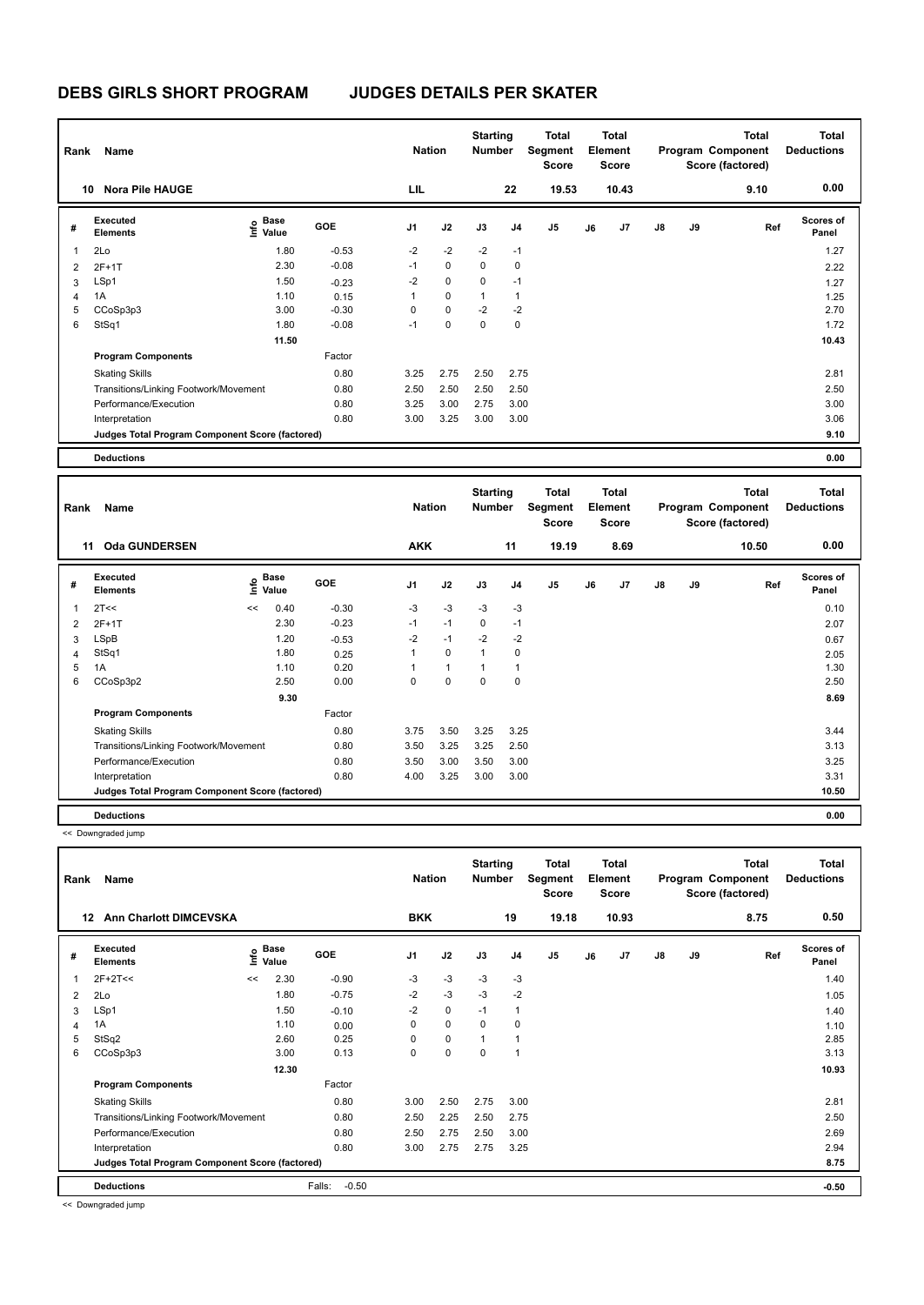| Rank | Name                                            |      |                      |            | <b>Nation</b>  |             | <b>Starting</b><br><b>Number</b> |                | <b>Total</b><br><b>Segment</b><br><b>Score</b> |    | Total<br>Element<br><b>Score</b> |               |    | <b>Total</b><br>Program Component<br>Score (factored) | <b>Total</b><br><b>Deductions</b> |
|------|-------------------------------------------------|------|----------------------|------------|----------------|-------------|----------------------------------|----------------|------------------------------------------------|----|----------------------------------|---------------|----|-------------------------------------------------------|-----------------------------------|
|      | <b>Astrid LILLE</b><br>13                       |      |                      |            | <b>AKK</b>     |             |                                  | 17             | 18.54                                          |    | 10.69                            |               |    | 7.85                                                  | 0.00                              |
| #    | Executed<br><b>Elements</b>                     | lnfo | <b>Base</b><br>Value | <b>GOE</b> | J <sub>1</sub> | J2          | J3                               | J <sub>4</sub> | J5                                             | J6 | J7                               | $\mathsf{J}8$ | J9 | Ref                                                   | <b>Scores of</b><br>Panel         |
| 1    | $2S+2T<<$                                       | <<   | 1.70                 | $-0.55$    | $-3$           | $-2$        | $-3$                             | $-3$           |                                                |    |                                  |               |    |                                                       | 1.15                              |
| 2    | 2Lo                                             |      | 1.80                 | $-0.08$    | $-1$           | $\mathbf 0$ | $\Omega$                         | $\mathbf 0$    |                                                |    |                                  |               |    |                                                       | 1.72                              |
| 3    | CCoSp3p3                                        |      | 3.00                 | $-0.38$    | $-1$           | $-1$        | $-1$                             | $-2$           |                                                |    |                                  |               |    |                                                       | 2.62                              |
| 4    | StSq2                                           |      | 2.60                 | 0.00       | 0              | 0           | 0                                | 0              |                                                |    |                                  |               |    |                                                       | 2.60                              |
| 5    | 1A                                              |      | 1.10                 | $-0.05$    | $-1$           | $\mathbf 0$ | $\Omega$                         | 0              |                                                |    |                                  |               |    |                                                       | 1.05                              |
| 6    | LSp1                                            |      | 1.50                 | 0.05       | $-1$           | 0           | $\mathbf{1}$                     | 0              |                                                |    |                                  |               |    |                                                       | 1.55                              |
|      |                                                 |      | 11.70                |            |                |             |                                  |                |                                                |    |                                  |               |    |                                                       | 10.69                             |
|      | <b>Program Components</b>                       |      |                      | Factor     |                |             |                                  |                |                                                |    |                                  |               |    |                                                       |                                   |
|      | <b>Skating Skills</b>                           |      |                      | 0.80       | 3.00           | 2.75        | 2.75                             | 2.50           |                                                |    |                                  |               |    |                                                       | 2.75                              |
|      | Transitions/Linking Footwork/Movement           |      |                      | 0.80       | 2.50           | 2.50        | 2.50                             | 2.25           |                                                |    |                                  |               |    |                                                       | 2.44                              |
|      | Performance/Execution                           |      |                      | 0.80       | 2.75           | 2.50        | 1.75                             | 2.50           |                                                |    |                                  |               |    |                                                       | 2.38                              |
|      | Interpretation                                  |      |                      | 0.80       | 2.50           | 2.25        | 2.00                             | 2.25           |                                                |    |                                  |               |    |                                                       | 2.25                              |
|      | Judges Total Program Component Score (factored) |      |                      |            |                |             |                                  |                |                                                |    |                                  |               |    |                                                       | 7.85                              |
|      | <b>Deductions</b>                               |      |                      |            |                |             |                                  |                |                                                |    |                                  |               |    |                                                       | 0.00                              |

<< Downgraded jump

| Rank                    | Name                                            | <b>Nation</b>                    |            | <b>Starting</b><br><b>Number</b> |                      | Total<br>Segment<br><b>Score</b> |      | <b>Total</b><br>Element<br><b>Score</b> |    |                | Total<br>Program Component<br>Score (factored) | <b>Total</b><br><b>Deductions</b> |      |                           |
|-------------------------|-------------------------------------------------|----------------------------------|------------|----------------------------------|----------------------|----------------------------------|------|-----------------------------------------|----|----------------|------------------------------------------------|-----------------------------------|------|---------------------------|
|                         | Karen Koller LØLAND<br>14                       |                                  |            | <b>BKK</b>                       |                      |                                  | 20   | 17.82                                   |    | 10.42          |                                                |                                   | 7.40 | 0.00                      |
| #                       | Executed<br><b>Elements</b>                     | <b>Base</b><br>e Base<br>⊆ Value | <b>GOE</b> | J <sub>1</sub>                   | J2                   | J3                               | J4   | J <sub>5</sub>                          | J6 | J <sub>7</sub> | J8                                             | J9                                | Ref  | <b>Scores of</b><br>Panel |
| $\overline{\mathbf{1}}$ | 2Lo                                             | 1.80                             | $-0.53$    | $-2$                             | $-2$                 | $-2$                             | $-1$ |                                         |    |                |                                                |                                   |      | 1.27                      |
| $\overline{2}$          | $2S+1T$                                         | 1.70                             | 0.00       | 0                                | 0                    | $\mathbf 0$                      | 0    |                                         |    |                |                                                |                                   |      | 1.70                      |
| 3                       | LSp1                                            | 1.50                             | $-0.30$    | $-1$                             | $-1$                 | $-1$                             | $-1$ |                                         |    |                |                                                |                                   |      | 1.20                      |
| $\overline{4}$          | 1A                                              | 1.10                             | 0.00       | 0                                | $\mathbf 0$          | 0                                | 0    |                                         |    |                |                                                |                                   |      | 1.10                      |
| 5                       | StSq2                                           | 2.60                             | $-0.50$    | $-1$                             | $-1$                 | $-2$                             | 0    |                                         |    |                |                                                |                                   |      | 2.10                      |
| 6                       | CCoSp3p3                                        | 3.00                             | 0.05       | 0                                | $\blacktriangleleft$ | 0                                | $-1$ |                                         |    |                |                                                |                                   |      | 3.05                      |
|                         |                                                 | 11.70                            |            |                                  |                      |                                  |      |                                         |    |                |                                                |                                   |      | 10.42                     |
|                         | <b>Program Components</b>                       |                                  | Factor     |                                  |                      |                                  |      |                                         |    |                |                                                |                                   |      |                           |
|                         | <b>Skating Skills</b>                           |                                  | 0.80       | 2.50                             | 2.50                 | 2.25                             | 3.25 |                                         |    |                |                                                |                                   |      | 2.63                      |
|                         | Transitions/Linking Footwork/Movement           |                                  | 0.80       | 2.00                             | 1.75                 | 2.00                             | 2.50 |                                         |    |                |                                                |                                   |      | 2.06                      |
|                         | Performance/Execution                           |                                  | 0.80       | 3.00                             | 2.00                 | 1.50                             | 2.75 |                                         |    |                |                                                |                                   |      | 2.31                      |
|                         | Interpretation                                  |                                  | 0.80       | 2.75                             | 2.00                 | 1.75                             | 2.50 |                                         |    |                |                                                |                                   |      | 2.25                      |
|                         | Judges Total Program Component Score (factored) |                                  |            |                                  |                      |                                  |      |                                         |    |                |                                                |                                   |      | 7.40                      |

**Deductions 0.00**

| Rank | Name                                            |         | <b>Nation</b>                    |            | <b>Starting</b><br><b>Number</b> |             | <b>Total</b><br>Segment<br><b>Score</b> |                | Total<br>Element<br><b>Score</b> |    |                | <b>Total</b><br>Program Component<br>Score (factored) | <b>Total</b><br><b>Deductions</b> |      |                           |
|------|-------------------------------------------------|---------|----------------------------------|------------|----------------------------------|-------------|-----------------------------------------|----------------|----------------------------------|----|----------------|-------------------------------------------------------|-----------------------------------|------|---------------------------|
|      | Edle Marlene KJELLSEN<br>15                     |         |                                  |            | <b>BKK</b>                       |             |                                         | 5              | 17.65                            |    | 9.50           |                                                       |                                   | 8.15 | 0.00                      |
| #    | Executed<br><b>Elements</b>                     |         | <b>Base</b><br>e Base<br>⊆ Value | <b>GOE</b> | J <sub>1</sub>                   | J2          | J3                                      | J <sub>4</sub> | J <sub>5</sub>                   | J6 | J <sub>7</sub> | $\mathsf{J}8$                                         | J9                                | Ref  | <b>Scores of</b><br>Panel |
| 1    | $2S+1T$                                         |         | 1.70                             | $-0.20$    | $-1$                             | $-1$        | $-1$                                    | $-1$           |                                  |    |                |                                                       |                                   |      | 1.50                      |
| 2    | LSp1                                            |         | 1.50                             | $-0.15$    | $-1$                             | 0           | 0                                       | $-1$           |                                  |    |                |                                                       |                                   |      | 1.35                      |
| 3    | 2Lo<                                            | $\prec$ | 1.30                             | $-0.90$    | $-3$                             | $-3$        | $-3$                                    | $-3$           |                                  |    |                |                                                       |                                   |      | 0.40                      |
| 4    | 1A                                              |         | 1.10                             | 0.05       | 0                                | $\mathbf 0$ | $\mathbf{1}$                            | 0              |                                  |    |                |                                                       |                                   |      | 1.15                      |
| 5    | StSq2                                           |         | 2.60                             | $-0.13$    | 0                                | $\mathbf 0$ | 0                                       | $-1$           |                                  |    |                |                                                       |                                   |      | 2.47                      |
| 6    | CCoSp3p2                                        |         | 2.50                             | 0.13       | 0                                | 0           | 0                                       | 1              |                                  |    |                |                                                       |                                   |      | 2.63                      |
|      |                                                 |         | 10.70                            |            |                                  |             |                                         |                |                                  |    |                |                                                       |                                   |      | 9.50                      |
|      | <b>Program Components</b>                       |         |                                  | Factor     |                                  |             |                                         |                |                                  |    |                |                                                       |                                   |      |                           |
|      | <b>Skating Skills</b>                           |         |                                  | 0.80       | 3.50                             | 2.50        | 2.25                                    | 2.50           |                                  |    |                |                                                       |                                   |      | 2.69                      |
|      | Transitions/Linking Footwork/Movement           |         |                                  | 0.80       | 3.25                             | 2.50        | 2.00                                    | 2.25           |                                  |    |                |                                                       |                                   |      | 2.50                      |
|      | Performance/Execution                           |         |                                  | 0.80       | 3.25                             | 2.25        | 1.75                                    | 2.50           |                                  |    |                |                                                       |                                   |      | 2.44                      |
|      | Interpretation                                  |         |                                  | 0.80       | 3.75                             | 1.75        | 2.00                                    | 2.75           |                                  |    |                |                                                       |                                   |      | 2.56                      |
|      | Judges Total Program Component Score (factored) |         |                                  |            |                                  |             |                                         |                |                                  |    |                |                                                       |                                   |      | 8.15                      |
|      | <b>Deductions</b>                               |         |                                  |            |                                  |             |                                         |                |                                  |    |                |                                                       |                                   |      | 0.00                      |

< Under-rotated jump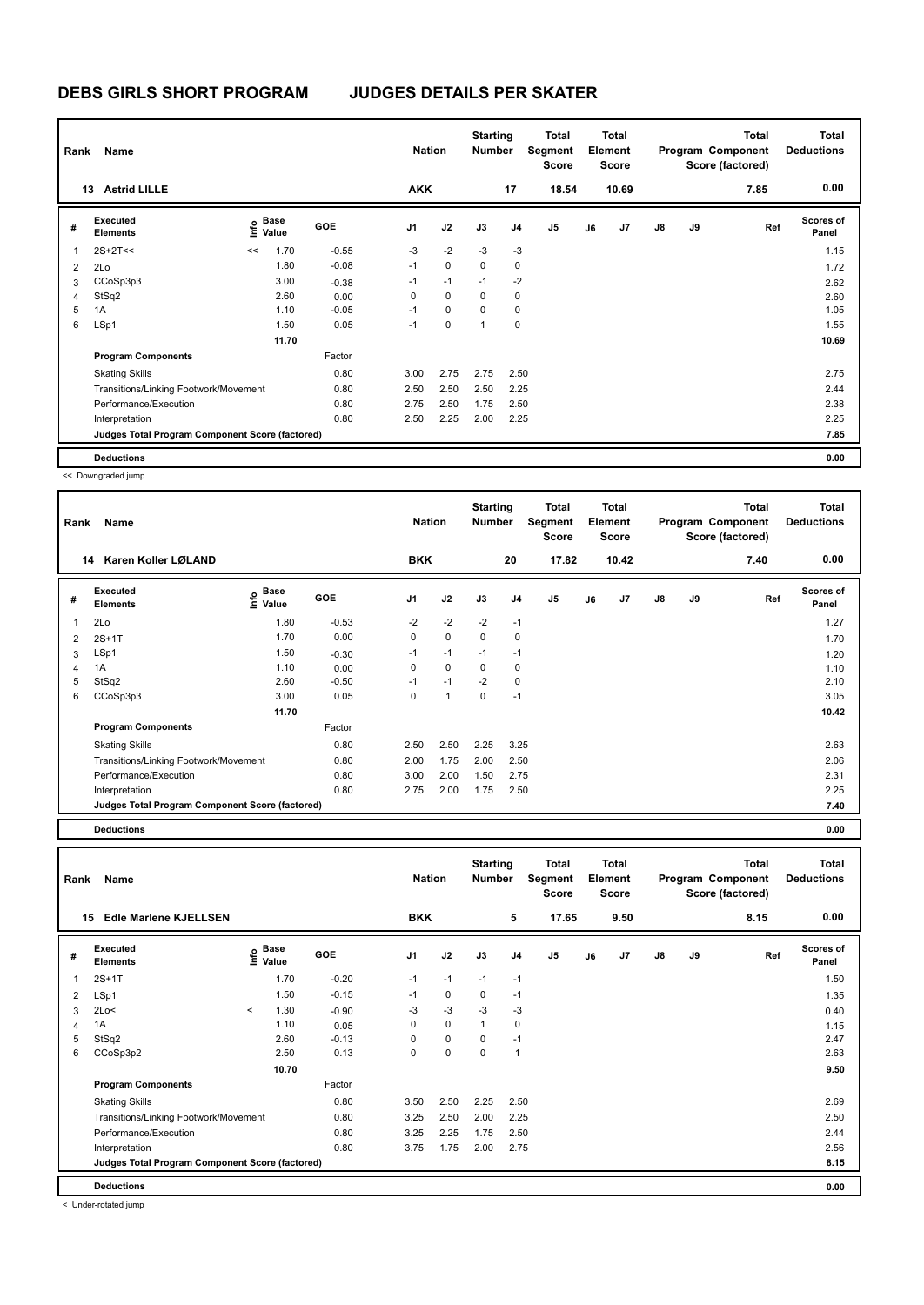| Rank           | Name                                            |         | <b>Nation</b>                               |            | <b>Starting</b><br><b>Number</b> |             | <b>Total</b><br>Segment<br><b>Score</b> |                | Total<br>Element<br><b>Score</b> |    |                | <b>Total</b><br>Program Component<br>Score (factored) | <b>Total</b><br><b>Deductions</b> |      |                    |
|----------------|-------------------------------------------------|---------|---------------------------------------------|------------|----------------------------------|-------------|-----------------------------------------|----------------|----------------------------------|----|----------------|-------------------------------------------------------|-----------------------------------|------|--------------------|
|                | <b>Irina Karen ASTORGA</b><br>16                |         |                                             |            | <b>BKK</b>                       |             |                                         | 23             | 17.57                            |    | 10.27          |                                                       |                                   | 7.30 | 0.00               |
| #              | Executed<br><b>Elements</b>                     |         | <b>Base</b><br>e <sup>Base</sup><br>⊆ Value | <b>GOE</b> | J <sub>1</sub>                   | J2          | J3                                      | J <sub>4</sub> | J <sub>5</sub>                   | J6 | J <sub>7</sub> | $\mathsf{J}8$                                         | J9                                | Ref  | Scores of<br>Panel |
| $\overline{1}$ | 2F                                              |         | 1.90                                        | $-0.30$    | $-1$                             | $-2$        | $\mathbf 0$                             | $-1$           |                                  |    |                |                                                       |                                   |      | 1.60               |
| 2              | LSp1                                            |         | 1.50                                        | $-0.23$    | $-2$                             | $\mathbf 0$ | $-1$                                    | $\mathbf 0$    |                                  |    |                |                                                       |                                   |      | 1.27               |
| 3              | $2S+2T2$                                        | $\prec$ | 2.20                                        | $-0.30$    | $-2$                             | $-2$        | $-1$                                    | $-1$           |                                  |    |                |                                                       |                                   |      | 1.90               |
| 4              | 1A                                              |         | 1.10                                        | 0.00       | 0                                | $\mathbf 0$ | $\Omega$                                | 0              |                                  |    |                |                                                       |                                   |      | 1.10               |
| 5              | CCoSp3p2                                        |         | 2.50                                        | $-0.45$    | $-2$                             | $-1$        | $-1$                                    | $-2$           |                                  |    |                |                                                       |                                   |      | 2.05               |
| 6              | StSq2                                           |         | 2.60                                        | $-0.25$    | 0                                | $-1$        | $\mathbf 0$                             | $-1$           |                                  |    |                |                                                       |                                   |      | 2.35               |
|                |                                                 |         | 11.80                                       |            |                                  |             |                                         |                |                                  |    |                |                                                       |                                   |      | 10.27              |
|                | <b>Program Components</b>                       |         |                                             | Factor     |                                  |             |                                         |                |                                  |    |                |                                                       |                                   |      |                    |
|                | <b>Skating Skills</b>                           |         |                                             | 0.80       | 2.50                             | 2.50        | 2.50                                    | 2.25           |                                  |    |                |                                                       |                                   |      | 2.44               |
|                | Transitions/Linking Footwork/Movement           |         |                                             | 0.80       | 2.75                             | 2.00        | 2.25                                    | 1.75           |                                  |    |                |                                                       |                                   |      | 2.19               |
|                | Performance/Execution                           |         |                                             | 0.80       | 2.50                             | 2.50        | 2.00                                    | 1.75           |                                  |    |                |                                                       |                                   |      | 2.19               |
|                | Interpretation                                  |         |                                             | 0.80       | 2.75                             | 2.25        | 2.50                                    | 1.75           |                                  |    |                |                                                       |                                   |      | 2.31               |
|                | Judges Total Program Component Score (factored) |         |                                             |            |                                  |             |                                         |                |                                  |    |                |                                                       |                                   |      | 7.30               |
|                | <b>Deductions</b>                               |         |                                             |            |                                  |             |                                         |                |                                  |    |                |                                                       |                                   |      | 0.00               |

< Under-rotated jump

| Rank | Name                                            | <b>Nation</b>     |            | <b>Starting</b><br><b>Number</b> |             | Total<br>Segment<br><b>Score</b> |                | <b>Total</b><br>Element<br><b>Score</b> |    |                | Total<br>Program Component<br>Score (factored) | <b>Total</b><br><b>Deductions</b> |      |                           |
|------|-------------------------------------------------|-------------------|------------|----------------------------------|-------------|----------------------------------|----------------|-----------------------------------------|----|----------------|------------------------------------------------|-----------------------------------|------|---------------------------|
|      | <b>Tiril OMHOLT</b><br>17                       |                   |            | <b>BKK</b>                       |             |                                  | 15             | 16.87                                   |    | 9.27           |                                                |                                   | 7.60 | 0.00                      |
| #    | Executed<br><b>Elements</b>                     | e Base<br>⊑ Value | <b>GOE</b> | J <sub>1</sub>                   | J2          | J3                               | J <sub>4</sub> | J <sub>5</sub>                          | J6 | J <sub>7</sub> | J8                                             | J9                                | Ref  | <b>Scores of</b><br>Panel |
| 1    | $2S+1T$                                         | 1.70              | 0.00       | 0                                | $\mathbf 0$ | $\mathbf 0$                      | $\mathbf 0$    |                                         |    |                |                                                |                                   |      | 1.70                      |
| 2    | 2Lo                                             | 1.80              | $-0.15$    | $-1$                             | $-1$        | 0                                | 0              |                                         |    |                |                                                |                                   |      | 1.65                      |
| 3    | LSp1                                            | 1.50              | $-0.15$    | $-1$                             | $\mathbf 0$ | $\mathbf 0$                      | $-1$           |                                         |    |                |                                                |                                   |      | 1.35                      |
| 4    | 1A                                              | 1.10              | 0.00       | 0                                | $\mathbf 0$ | $\Omega$                         | 0              |                                         |    |                |                                                |                                   |      | 1.10                      |
| 5    | StSqB                                           | 1.50              | $-0.30$    | $-1$                             | $-1$        | $-1$                             | $-1$           |                                         |    |                |                                                |                                   |      | 1.20                      |
| 6    | CCoSp3p2                                        | 2.50              | $-0.23$    | $-1$                             | 0           | $-1$                             | $-1$           |                                         |    |                |                                                |                                   |      | 2.27                      |
|      |                                                 | 10.10             |            |                                  |             |                                  |                |                                         |    |                |                                                |                                   |      | 9.27                      |
|      | <b>Program Components</b>                       |                   | Factor     |                                  |             |                                  |                |                                         |    |                |                                                |                                   |      |                           |
|      | <b>Skating Skills</b>                           |                   | 0.80       | 2.25                             | 2.25        | 2.00                             | 2.50           |                                         |    |                |                                                |                                   |      | 2.25                      |
|      | Transitions/Linking Footwork/Movement           |                   | 0.80       | 2.25                             | 2.25        | 2.50                             | 2.00           |                                         |    |                |                                                |                                   |      | 2.25                      |
|      | Performance/Execution                           |                   | 0.80       | 2.25                             | 2.50        | 2.50                             | 2.00           |                                         |    |                |                                                |                                   |      | 2.31                      |
|      | Interpretation                                  |                   | 0.80       | 3.00                             | 2.50        | 3.00                             | 2.25           |                                         |    |                |                                                |                                   |      | 2.69                      |
|      | Judges Total Program Component Score (factored) |                   |            |                                  |             |                                  |                |                                         |    |                |                                                |                                   |      | 7.60                      |

**Deductions 0.00**

| Rank | Name                                            |    | <b>Nation</b>                               |            | <b>Starting</b><br><b>Number</b> |             | Total<br>Segment<br><b>Score</b> |                | <b>Total</b><br>Element<br>Score |    |                | <b>Total</b><br>Program Component<br>Score (factored) | <b>Total</b><br><b>Deductions</b> |      |                           |
|------|-------------------------------------------------|----|---------------------------------------------|------------|----------------------------------|-------------|----------------------------------|----------------|----------------------------------|----|----------------|-------------------------------------------------------|-----------------------------------|------|---------------------------|
|      | <b>Malin HAARA</b><br>18                        |    |                                             |            | <b>BKK</b>                       |             |                                  | 16             | 15.09                            |    | 8.19           |                                                       |                                   | 6.90 | 0.00                      |
| #    | Executed<br><b>Elements</b>                     |    | <b>Base</b><br>e <sup>Base</sup><br>⊆ Value | <b>GOE</b> | J <sub>1</sub>                   | J2          | J3                               | J <sub>4</sub> | J5                               | J6 | J <sub>7</sub> | $\mathsf{J}8$                                         | J9                                | Ref  | <b>Scores of</b><br>Panel |
| 1    | $2Lo+1T$                                        |    | 2.20                                        | $-0.53$    | $-2$                             | $-1$        | $-2$                             | $-2$           |                                  |    |                |                                                       |                                   |      | 1.67                      |
| 2    | 2F<<                                            | << | 0.50                                        | $-0.30$    | $-3$                             | $-3$        | $-3$                             | $-3$           |                                  |    |                |                                                       |                                   |      | 0.20                      |
| 3    | LSpB                                            |    | 1.20                                        | $-0.38$    | $-2$                             | $-1$        | $-1$                             | $-1$           |                                  |    |                |                                                       |                                   |      | 0.82                      |
| 4    | 1A                                              |    | 1.10                                        | $-0.30$    | $-2$                             | $-1$        | $-1$                             | $-2$           |                                  |    |                |                                                       |                                   |      | 0.80                      |
| 5    | StSq1                                           |    | 1.80                                        | $-0.15$    | 0                                | $-1$        | $\mathbf 0$                      | $-1$           |                                  |    |                |                                                       |                                   |      | 1.65                      |
| 6    | CCoSp3p3                                        |    | 3.00                                        | 0.05       | $-1$                             | $\mathbf 0$ | $\mathbf 0$                      | $\overline{1}$ |                                  |    |                |                                                       |                                   |      | 3.05                      |
|      |                                                 |    | 9.80                                        |            |                                  |             |                                  |                |                                  |    |                |                                                       |                                   |      | 8.19                      |
|      | <b>Program Components</b>                       |    |                                             | Factor     |                                  |             |                                  |                |                                  |    |                |                                                       |                                   |      |                           |
|      | <b>Skating Skills</b>                           |    |                                             | 0.80       | 2.75                             | 2.00        | 2.25                             | 2.50           |                                  |    |                |                                                       |                                   |      | 2.38                      |
|      | Transitions/Linking Footwork/Movement           |    |                                             | 0.80       | 2.25                             | 1.50        | 2.00                             | 2.00           |                                  |    |                |                                                       |                                   |      | 1.94                      |
|      | Performance/Execution                           |    |                                             | 0.80       | 2.50                             | 2.50        | 1.50                             | 2.25           |                                  |    |                |                                                       |                                   |      | 2.19                      |
|      | Interpretation                                  |    |                                             | 0.80       | 2.75                             | 1.75        | 2.00                             | 2.00           |                                  |    |                |                                                       |                                   |      | 2.13                      |
|      | Judges Total Program Component Score (factored) |    |                                             |            |                                  |             |                                  |                |                                  |    |                |                                                       |                                   |      | 6.90                      |
|      | <b>Deductions</b>                               |    |                                             |            |                                  |             |                                  |                |                                  |    |                |                                                       |                                   |      | 0.00                      |

<< Downgraded jump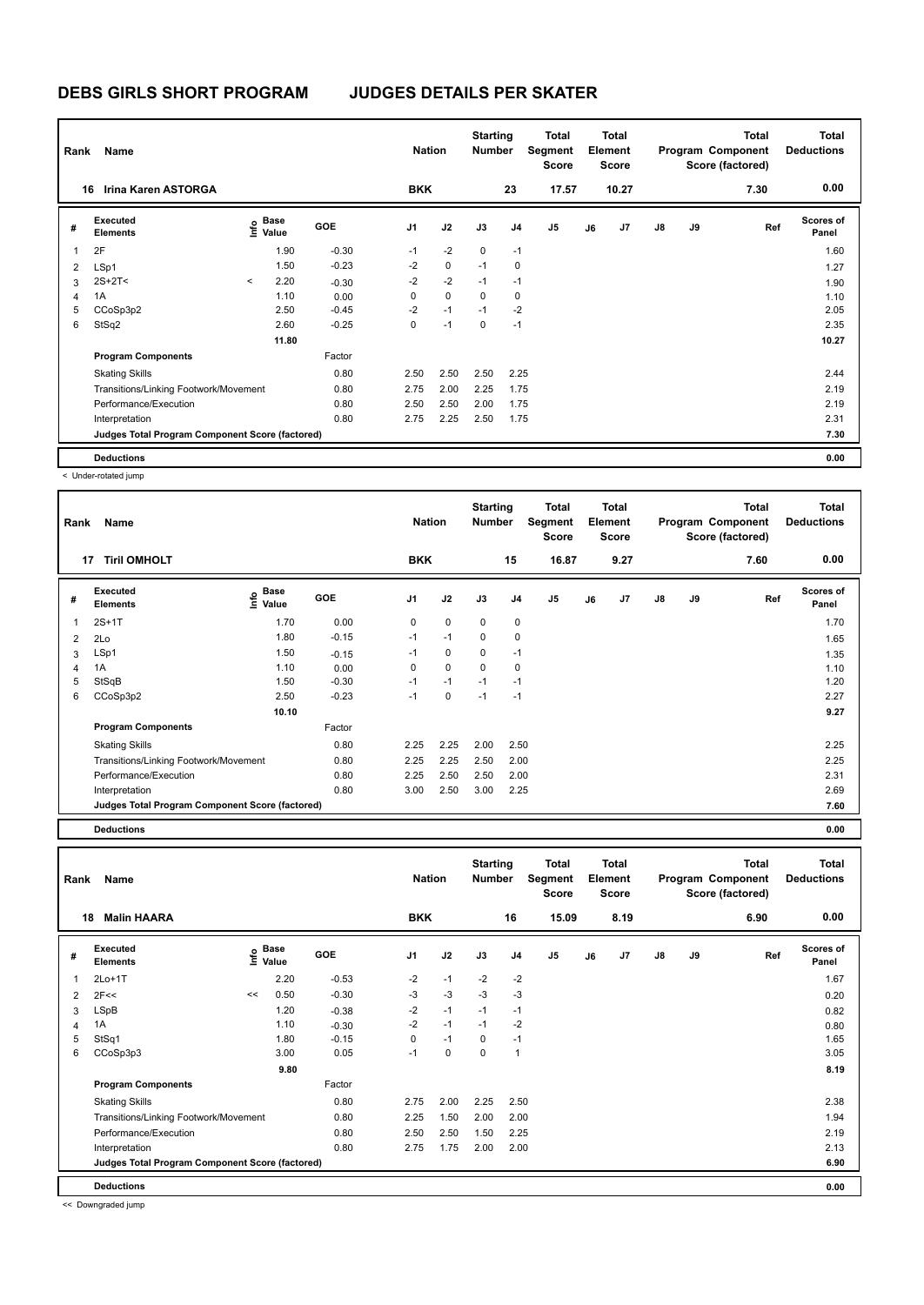# **DEBS GIRLS SHORT PROGRAM JUDGES DETAILS PER SKATER**

| Rank | Name<br><b>Hanne ELIASSEN</b><br>19             |                                             |                   | <b>Nation</b>  |      | <b>Starting</b><br><b>Number</b> |                | Total<br>Segment<br>Score |    | <b>Total</b><br>Element<br><b>Score</b> |               |    | <b>Total</b><br>Program Component<br>Score (factored) | <b>Total</b><br><b>Deductions</b> |
|------|-------------------------------------------------|---------------------------------------------|-------------------|----------------|------|----------------------------------|----------------|---------------------------|----|-----------------------------------------|---------------|----|-------------------------------------------------------|-----------------------------------|
|      |                                                 |                                             |                   | LIL            |      |                                  | 4              | 14.54                     |    | 7.59                                    |               |    | 7.45                                                  | 0.50                              |
| #    | <b>Executed</b><br><b>Elements</b>              | <b>Base</b><br>e <sup>Base</sup><br>⊆ Value | <b>GOE</b>        | J <sub>1</sub> | J2   | J3                               | J <sub>4</sub> | J <sub>5</sub>            | J6 | J7                                      | $\mathsf{J}8$ | J9 | Ref                                                   | <b>Scores of</b><br>Panel         |
| 1    | 1Lo+2Lo                                         | 2.30                                        | $-0.68$           | $-2$           | $-2$ | $-3$                             | $-2$           |                           |    |                                         |               |    |                                                       | 1.62                              |
| 2    | 2S                                              | 1.30                                        | $-0.25$           | $-1$           | $-1$ | $-1$                             | $-2$           |                           |    |                                         |               |    |                                                       | 1.05                              |
| 3    | CCoSp2p2                                        | 2.00                                        | $-0.45$           | $-2$           | $-1$ | $-1$                             | $-2$           |                           |    |                                         |               |    |                                                       | 1.55                              |
| 4    | 1A                                              | 1.10                                        | $-0.60$           | $-3$           | $-3$ | $-3$                             | $-3$           |                           |    |                                         |               |    |                                                       | 0.50                              |
| 5    | StSq2                                           | 2.60                                        | $-0.63$           | $-1$           | $-1$ | $-1$                             | $-2$           |                           |    |                                         |               |    |                                                       | 1.97                              |
| 6    | <b>LSpB</b>                                     | 1.20                                        | $-0.30$           | $-2$           | $-1$ | 0                                | $-1$           |                           |    |                                         |               |    |                                                       | 0.90                              |
|      |                                                 | 10.50                                       |                   |                |      |                                  |                |                           |    |                                         |               |    |                                                       | 7.59                              |
|      | <b>Program Components</b>                       |                                             | Factor            |                |      |                                  |                |                           |    |                                         |               |    |                                                       |                                   |
|      | <b>Skating Skills</b>                           |                                             | 0.80              | 3.00           | 2.25 | 2.25                             | 2.25           |                           |    |                                         |               |    |                                                       | 2.44                              |
|      | Transitions/Linking Footwork/Movement           |                                             | 0.80              | 3.00           | 2.25 | 2.00                             | 1.75           |                           |    |                                         |               |    |                                                       | 2.25                              |
|      | Performance/Execution                           |                                             | 0.80              | 2.75           | 2.75 | 2.00                             | 1.75           |                           |    |                                         |               |    |                                                       | 2.31                              |
|      | Interpretation                                  |                                             | 0.80              | 3.25           | 2.50 | 1.50                             | 2.00           |                           |    |                                         |               |    |                                                       | 2.31                              |
|      | Judges Total Program Component Score (factored) |                                             |                   |                |      |                                  |                |                           |    |                                         |               |    |                                                       | 7.45                              |
|      | <b>Deductions</b>                               |                                             | $-0.50$<br>Falls: |                |      |                                  |                |                           |    |                                         |               |    |                                                       | $-0.50$                           |

| Rank | Name<br>20                                      |      |                      |                   | <b>Nation</b>  |             | <b>Starting</b><br><b>Number</b> |                | Total<br>Segment<br><b>Score</b> |    | <b>Total</b><br>Element<br><b>Score</b> |               |    | <b>Total</b><br>Program Component<br>Score (factored) | Total<br><b>Deductions</b> |
|------|-------------------------------------------------|------|----------------------|-------------------|----------------|-------------|----------------------------------|----------------|----------------------------------|----|-----------------------------------------|---------------|----|-------------------------------------------------------|----------------------------|
|      | Magdalena KROL                                  |      |                      |                   | <b>OSK</b>     |             |                                  | 6              | 14.09                            |    | 6.64                                    |               |    | 7.95                                                  | 0.50                       |
| #    | Executed<br><b>Elements</b>                     | lnfo | <b>Base</b><br>Value | GOE               | J <sub>1</sub> | J2          | J3                               | J <sub>4</sub> | J5                               | J6 | J7                                      | $\mathsf{J}8$ | J9 | Ref                                                   | Scores of<br>Panel         |
| 1    | 2F<<+COMBO                                      |      | 0.50                 | $-0.30$           | $-3$           | $-3$        | $-3$                             | $-3$           |                                  |    |                                         |               |    |                                                       | 0.20                       |
| 2    | 2Lo                                             |      | 1.80                 | $-0.15$           | 0              | $-1$        | $-1$                             | 0              |                                  |    |                                         |               |    |                                                       | 1.65                       |
| 3    | CCoSp2p2                                        |      | 2.00                 | $-0.15$           | $-1$           | $\mathbf 0$ | $\Omega$                         | $-1$           |                                  |    |                                         |               |    |                                                       | 1.85                       |
| 4    | StSqB                                           |      | 1.50                 | $-0.23$           | $-1$           | $-1$        | $-1$                             | 0              |                                  |    |                                         |               |    |                                                       | 1.27                       |
| 5    | 1A                                              |      | 1.10                 | $-0.10$           | $-1$           | 0           | $\Omega$                         | $-1$           |                                  |    |                                         |               |    |                                                       | 1.00                       |
| 6    | LSpB                                            |      | 1.20                 | $-0.53$           | $-2$           | $-2$        | $-1$                             | $-2$           |                                  |    |                                         |               |    |                                                       | 0.67                       |
|      |                                                 |      | 8.10                 |                   |                |             |                                  |                |                                  |    |                                         |               |    |                                                       | 6.64                       |
|      | <b>Program Components</b>                       |      |                      | Factor            |                |             |                                  |                |                                  |    |                                         |               |    |                                                       |                            |
|      | <b>Skating Skills</b>                           |      |                      | 0.80              | 3.25           | 2.50        | 2.50                             | 2.75           |                                  |    |                                         |               |    |                                                       | 2.75                       |
|      | Transitions/Linking Footwork/Movement           |      |                      | 0.80              | 2.75           | 2.25        | 1.50                             | 2.25           |                                  |    |                                         |               |    |                                                       | 2.19                       |
|      | Performance/Execution                           |      |                      | 0.80              | 2.75           | 3.00        | 2.00                             | 2.50           |                                  |    |                                         |               |    |                                                       | 2.56                       |
|      | Interpretation                                  |      |                      | 0.80              | 3.00           | 2.50        | 1.75                             | 2.50           |                                  |    |                                         |               |    |                                                       | 2.44                       |
|      | Judges Total Program Component Score (factored) |      |                      |                   |                |             |                                  |                |                                  |    |                                         |               |    |                                                       | 7.95                       |
|      | <b>Deductions</b>                               |      |                      | $-0.50$<br>Falls: |                |             |                                  |                |                                  |    |                                         |               |    |                                                       | $-0.50$                    |

<< Downgraded jump ! Not clear edge

| Rank | <b>Name</b>                                     |         | <b>Nation</b>                      |                   | <b>Starting</b><br><b>Number</b> |             | Total<br>Segment<br><b>Score</b> |                | <b>Total</b><br>Element<br><b>Score</b> |    |      | <b>Total</b><br>Program Component<br>Score (factored) | <b>Total</b><br><b>Deductions</b> |      |                    |
|------|-------------------------------------------------|---------|------------------------------------|-------------------|----------------------------------|-------------|----------------------------------|----------------|-----------------------------------------|----|------|-------------------------------------------------------|-----------------------------------|------|--------------------|
| 21   | Sara Langeland FÆREVAAG                         |         |                                    |                   | <b>BKK</b>                       |             |                                  | 1              | 12.75                                   |    | 6.40 |                                                       |                                   | 7.35 | 1.00               |
| #    | Executed<br><b>Elements</b>                     |         | <b>Base</b><br>$\frac{6}{5}$ Value | GOE               | J <sub>1</sub>                   | J2          | J3                               | J <sub>4</sub> | J5                                      | J6 | J7   | $\mathsf{J}8$                                         | J9                                | Ref  | Scores of<br>Panel |
| 1    | 1A                                              |         | 1.10                               | $-0.05$           | $-1$                             | $\mathbf 0$ | 0                                | 0              |                                         |    |      |                                                       |                                   |      | 1.05               |
| 2    | 2T                                              |         | 1.30                               | $-0.60$           | $-3$                             | $-3$        | $-3$                             | $-3$           |                                         |    |      |                                                       |                                   |      | 0.70               |
| 3    | $1$ Lo $+2$ Lo $<$                              | $\prec$ | 1.80                               | $-0.90$           | $-3$                             | $-3$        | $-3$                             | $-3$           |                                         |    |      |                                                       |                                   |      | 0.90               |
| 4    | CCoSp2pB                                        |         | 1.50                               | $-0.45$           | $-2$                             | $-1$        | $-1$                             | $-2$           |                                         |    |      |                                                       |                                   |      | 1.05               |
| 5    | StSq1                                           |         | 1.80                               | $-0.30$           | $-1$                             | $-1$        | $-1$                             | $-1$           |                                         |    |      |                                                       |                                   |      | 1.50               |
| 6    | LSp1                                            |         | 1.50                               | $-0.30$           | $-1$                             | $-1$        | $-1$                             | $-1$           |                                         |    |      |                                                       |                                   |      | 1.20               |
|      |                                                 |         | 9.00                               |                   |                                  |             |                                  |                |                                         |    |      |                                                       |                                   |      | 6.40               |
|      | <b>Program Components</b>                       |         |                                    | Factor            |                                  |             |                                  |                |                                         |    |      |                                                       |                                   |      |                    |
|      | <b>Skating Skills</b>                           |         |                                    | 0.80              | 2.50                             | 2.25        | 2.25                             | 2.25           |                                         |    |      |                                                       |                                   |      | 2.31               |
|      | Transitions/Linking Footwork/Movement           |         |                                    | 0.80              | 2.75                             | 2.25        | 2.50                             | 2.00           |                                         |    |      |                                                       |                                   |      | 2.38               |
|      | Performance/Execution                           |         |                                    | 0.80              | 2.25                             | 2.25        | 1.75                             | 1.75           |                                         |    |      |                                                       |                                   |      | 2.00               |
|      | Interpretation                                  |         |                                    | 0.80              | 2.50                             | 2.75        | 2.75                             | 2.00           |                                         |    |      |                                                       |                                   |      | 2.50               |
|      | Judges Total Program Component Score (factored) |         |                                    |                   |                                  |             |                                  |                |                                         |    |      |                                                       |                                   |      | 7.35               |
|      | <b>Deductions</b>                               |         |                                    | Falls:<br>$-1.00$ |                                  |             |                                  |                |                                         |    |      |                                                       |                                   |      | $-1.00$            |

< Under-rotated jump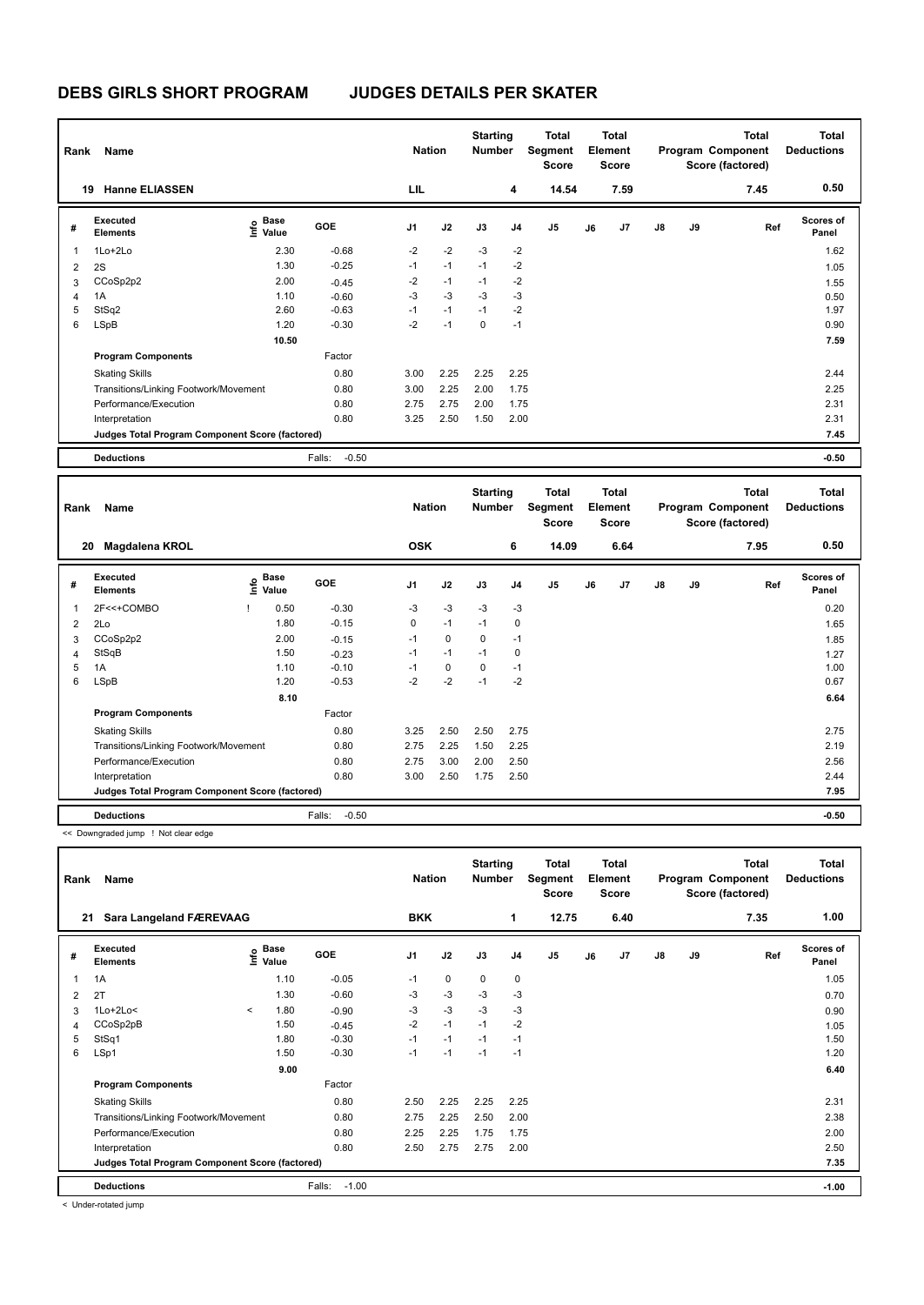| Rank | Name                                            |    | <b>Nation</b>                               |            | <b>Starting</b><br><b>Number</b> |      | <b>Total</b><br>Segment<br><b>Score</b> |                | <b>Total</b><br><b>Element</b><br><b>Score</b> |    |      | <b>Total</b><br>Program Component<br>Score (factored) | <b>Total</b><br><b>Deductions</b> |      |                           |
|------|-------------------------------------------------|----|---------------------------------------------|------------|----------------------------------|------|-----------------------------------------|----------------|------------------------------------------------|----|------|-------------------------------------------------------|-----------------------------------|------|---------------------------|
|      | <b>Idun LOFTHUS MORKEN</b><br>22                |    |                                             |            | OI                               |      |                                         | 21             | 12.74                                          |    | 6.74 |                                                       |                                   | 6.00 | 0.00                      |
| #    | <b>Executed</b><br><b>Elements</b>              |    | <b>Base</b><br>e <sup>Base</sup><br>⊆ Value | <b>GOE</b> | J <sub>1</sub>                   | J2   | J3                                      | J <sub>4</sub> | J <sub>5</sub>                                 | J6 | J7   | $\mathsf{J}8$                                         | J9                                | Ref  | <b>Scores of</b><br>Panel |
| 1    | 2S                                              |    | 1.30                                        | $-0.40$    | $-2$                             | $-2$ | $-2$                                    | $-2$           |                                                |    |      |                                                       |                                   |      | 0.90                      |
| 2    | 2Lo<<+1T                                        | << | 0.90                                        | $-0.25$    | $-2$                             | $-3$ | $-3$                                    | $-2$           |                                                |    |      |                                                       |                                   |      | 0.65                      |
| 3    | StSq1                                           |    | 1.80                                        | $-0.45$    | $-2$                             | $-1$ | $-2$                                    | $-1$           |                                                |    |      |                                                       |                                   |      | 1.35                      |
| 4    | LSpB                                            |    | 1.20                                        | $-0.68$    | $-3$                             | $-2$ | $-2$                                    | $-2$           |                                                |    |      |                                                       |                                   |      | 0.52                      |
| 5    | 1A                                              |    | 1.10                                        | $-0.20$    | $-1$                             | $-1$ | $-1$                                    | $-1$           |                                                |    |      |                                                       |                                   |      | 0.90                      |
| 6    | CCoSp2p3                                        |    | 2.50                                        | $-0.08$    | $-1$                             | 0    | 0                                       | 0              |                                                |    |      |                                                       |                                   |      | 2.42                      |
|      |                                                 |    | 8.80                                        |            |                                  |      |                                         |                |                                                |    |      |                                                       |                                   |      | 6.74                      |
|      | <b>Program Components</b>                       |    |                                             | Factor     |                                  |      |                                         |                |                                                |    |      |                                                       |                                   |      |                           |
|      | <b>Skating Skills</b>                           |    |                                             | 0.80       | 2.25                             | 2.25 | 2.00                                    | 2.00           |                                                |    |      |                                                       |                                   |      | 2.13                      |
|      | Transitions/Linking Footwork/Movement           |    |                                             | 0.80       | 1.75                             | 1.75 | 1.75                                    | 1.50           |                                                |    |      |                                                       |                                   |      | 1.69                      |
|      | Performance/Execution                           |    |                                             | 0.80       | 1.50                             | 2.25 | 1.50                                    | 1.75           |                                                |    |      |                                                       |                                   |      | 1.75                      |
|      | Interpretation                                  |    |                                             | 0.80       | 2.25                             | 2.25 | 1.75                                    | 1.50           |                                                |    |      |                                                       |                                   |      | 1.94                      |
|      | Judges Total Program Component Score (factored) |    |                                             |            |                                  |      |                                         |                |                                                |    |      |                                                       |                                   |      | 6.00                      |
|      | <b>Deductions</b>                               |    |                                             |            |                                  |      |                                         |                |                                                |    |      |                                                       |                                   |      | 0.00                      |

<< Downgraded jump

| Rank | Name                                            |         | <b>Nation</b>                    |                   | <b>Starting</b><br><b>Number</b> |             | Total<br>Segment<br><b>Score</b> |                | Total<br>Element<br><b>Score</b> |    |                | <b>Total</b><br>Program Component<br>Score (factored) | <b>Total</b><br><b>Deductions</b> |      |                           |
|------|-------------------------------------------------|---------|----------------------------------|-------------------|----------------------------------|-------------|----------------------------------|----------------|----------------------------------|----|----------------|-------------------------------------------------------|-----------------------------------|------|---------------------------|
|      | <b>Marie Pryme HYSTAD</b><br>23                 |         |                                  |                   | <b>BKK</b>                       |             |                                  | 8              | 11.82                            |    | 5.57           |                                                       |                                   | 6.75 | 0.50                      |
| #    | <b>Executed</b><br><b>Elements</b>              |         | <b>Base</b><br>e Base<br>⊑ Value | <b>GOE</b>        | J <sub>1</sub>                   | J2          | J3                               | J <sub>4</sub> | J <sub>5</sub>                   | J6 | J <sub>7</sub> | J8                                                    | J9                                | Ref  | <b>Scores of</b><br>Panel |
| 1    | $2S+1T$                                         |         | 1.70                             | 0.00              | 0                                | $\mathbf 0$ | $\mathbf 0$                      | 0              |                                  |    |                |                                                       |                                   |      | 1.70                      |
| 2    | 2F<                                             | $\prec$ | 1.40                             | $-0.90$           | $-3$                             | $-3$        | $-3$                             | $-3$           |                                  |    |                |                                                       |                                   |      | 0.50                      |
| 3    | CoSp                                            |         | 0.00                             | 0.00              |                                  |             |                                  |                |                                  |    |                |                                                       |                                   |      | 0.00                      |
| 4    | 1A                                              |         | 1.10                             | $-0.05$           | $-1$                             | 0           | $\mathbf 0$                      | 0              |                                  |    |                |                                                       |                                   |      | 1.05                      |
| 5    | StSq1                                           |         | 1.80                             | $-0.30$           | $-1$                             | $\mathbf 0$ | $-2$                             | $-1$           |                                  |    |                |                                                       |                                   |      | 1.50                      |
| 6    | LSpB                                            |         | 1.20                             | $-0.38$           | $-1$                             | $-1$        | $-2$                             | $-1$           |                                  |    |                |                                                       |                                   |      | 0.82                      |
|      |                                                 |         | 7.20                             |                   |                                  |             |                                  |                |                                  |    |                |                                                       |                                   |      | 5.57                      |
|      | <b>Program Components</b>                       |         |                                  | Factor            |                                  |             |                                  |                |                                  |    |                |                                                       |                                   |      |                           |
|      | <b>Skating Skills</b>                           |         |                                  | 0.80              | 2.50                             | 2.50        | 1.75                             | 2.25           |                                  |    |                |                                                       |                                   |      | 2.25                      |
|      | Transitions/Linking Footwork/Movement           |         |                                  | 0.80              | 2.75                             | 2.00        | 2.00                             | 2.00           |                                  |    |                |                                                       |                                   |      | 2.19                      |
|      | Performance/Execution                           |         |                                  | 0.80              | 2.50                             | 2.25        | 1.50                             | 2.00           |                                  |    |                |                                                       |                                   |      | 2.06                      |
|      | Interpretation                                  |         |                                  | 0.80              | 2.50                             | 1.50        | 1.50                             | 2.25           |                                  |    |                |                                                       |                                   |      | 1.94                      |
|      | Judges Total Program Component Score (factored) |         |                                  |                   |                                  |             |                                  |                |                                  |    |                |                                                       |                                   |      | 6.75                      |
|      | <b>Deductions</b>                               |         |                                  | Falls:<br>$-0.50$ |                                  |             |                                  |                |                                  |    |                |                                                       |                                   |      | $-0.50$                   |

< Under-rotated jump

| Rank           | Name                                            |         | <b>Nation</b>        |            | <b>Starting</b><br><b>Number</b> |                          | <b>Total</b><br>Segment<br>Score |                | <b>Total</b><br>Element<br><b>Score</b> |    |      | <b>Total</b><br>Program Component<br>Score (factored) | <b>Total</b><br><b>Deductions</b> |      |                    |
|----------------|-------------------------------------------------|---------|----------------------|------------|----------------------------------|--------------------------|----------------------------------|----------------|-----------------------------------------|----|------|-------------------------------------------------------|-----------------------------------|------|--------------------|
| 24             | <b>Marie MIDTTUN</b>                            |         |                      |            | LIL                              |                          |                                  | 3              | 10.65                                   |    | 4.30 |                                                       |                                   | 6.35 | 0.00               |
| #              | Executed<br><b>Elements</b>                     | Info    | <b>Base</b><br>Value | <b>GOE</b> | J <sub>1</sub>                   | J2                       | J3                               | J <sub>4</sub> | J <sub>5</sub>                          | J6 | J7   | $\mathsf{J}8$                                         | J9                                | Ref  | Scores of<br>Panel |
|                | $2S+1T$                                         |         | 1.70                 | $-0.25$    | $-2$                             | $-1$                     | $-1$                             | $-1$           |                                         |    |      |                                                       |                                   |      | 1.45               |
| $\overline{2}$ | $1Lo*$                                          | $\star$ | 0.00                 | 0.00       |                                  |                          |                                  |                |                                         |    |      |                                                       |                                   |      | 0.00               |
| 3              | 1A                                              |         | 1.10                 | $-0.20$    | $-1$                             | $-1$                     | $-1$                             | $-1$           |                                         |    |      |                                                       |                                   |      | 0.90               |
| 4              | CoSp                                            |         | 0.00                 | 0.00       | ٠                                | $\overline{\phantom{a}}$ | $\overline{\phantom{a}}$         |                |                                         |    |      |                                                       |                                   |      | 0.00               |
| 5              | StSqB                                           |         | 1.50                 | $-0.45$    | $-1$                             | $-2$                     | $-2$                             | $-1$           |                                         |    |      |                                                       |                                   |      | 1.05               |
| 6              | LSpB                                            |         | 1.20                 | $-0.30$    | $-1$                             | $-1$                     | $-1$                             | $-1$           |                                         |    |      |                                                       |                                   |      | 0.90               |
|                |                                                 |         | 5.50                 |            |                                  |                          |                                  |                |                                         |    |      |                                                       |                                   |      | 4.30               |
|                | <b>Program Components</b>                       |         |                      | Factor     |                                  |                          |                                  |                |                                         |    |      |                                                       |                                   |      |                    |
|                | <b>Skating Skills</b>                           |         |                      | 0.80       | 2.25                             | 1.75                     | 1.75                             | 2.50           |                                         |    |      |                                                       |                                   |      | 2.06               |
|                | Transitions/Linking Footwork/Movement           |         |                      | 0.80       | 2.75                             | 1.25                     | 1.50                             | 1.50           |                                         |    |      |                                                       |                                   |      | 1.75               |
|                | Performance/Execution                           |         |                      | 0.80       | 2.25                             | 2.00                     | 2.00                             | 1.75           |                                         |    |      |                                                       |                                   |      | 2.00               |
|                | Interpretation                                  |         |                      | 0.80       | 2.75                             | 1.50                     | 2.50                             | 1.75           |                                         |    |      |                                                       |                                   |      | 2.13               |
|                | Judges Total Program Component Score (factored) |         |                      |            |                                  |                          |                                  |                |                                         |    |      |                                                       |                                   |      | 6.35               |
|                | <b>Deductions</b>                               |         |                      |            |                                  |                          |                                  |                |                                         |    |      |                                                       |                                   |      | 0.00               |

\* Invalid element